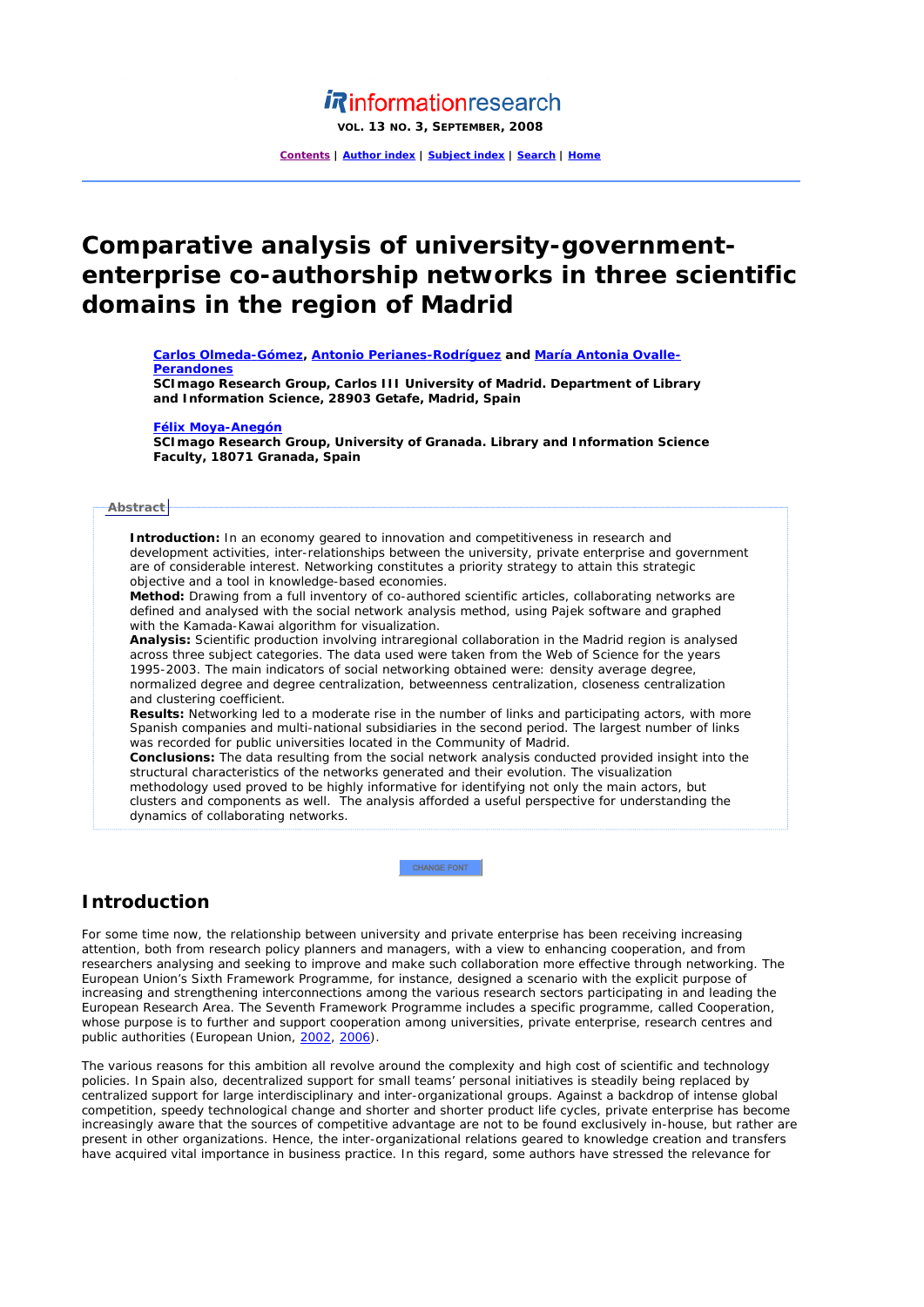innovation of networking between companies and other organizations such as universities.

Universities are unique from the standpoint of their potential for generating and disseminating information that is directly applicable to production processes, but also because scientific inventions delimit and expand companies' long-term technological boundaries. Universities also furnish qualified and mobile human resources, researchers and/or students, whose services can be enlisted by the corporate world. Both types of organizations raise funding for research through competitive tendering processes, create technology-based companies and generate patentable inventions. While companies can gain prestige by forging alliances with reputed universities, students and professors benefit from employment opportunities, exposure to practical problems during attachments and access to areas with a strong applied technology bias. In short, this type of collaboration benefits both organizations in key R&D activities and cooperation between universities and private enterprise forms a significant part of the advancement of both scientific and technical knowledge (Leydesdorff and Etzkowitz 2001).

While the volume of literature on collaboration between the university and private enterprise has grown significantly over the last few decades, few papers have specifically attempted to use bibliometric data to explain and visualize how these partnerships are established. The present article contributes to the growing volume of literature on the links between the university and private enterprise, in the context of an economy geared to knowledge and innovation. Recently, studies on knowledge transfer between universities and private enterprise have addressed questions such as the production of technological knowledge in universities (Durán-Romero 2003), the formation of scientific and technological parks (Ondategui 2001), the technological relationship between private enterprise and the public R&D system (Fundación Cotec 1999), joint research contracts (Bayona-Sáez *et al.* 2002), certain types of interaction, such as PhD mobility toward private enterprise (Cruz-Castro and Sanz-Menéndez 2005) and the analysis of scientific citations in patents (Acosta and Coronado 2003; Plaza *et al.* 2006).

As generators of scientific knowledge, universities publicize the results of their research in globally open articles, using the channels afforded by existing journals to share their findings as widely as possible with different communities and audiences. This information, openly publicized to serve a community, makes universities epistemic institutions and sets them apart in this respect from private companies. According to Dasgupta and David (1994), industrial innovation and research is conducted to grow the revenues stemming from the possession of private knowledge. In academia, the aim is to maximize the dissemination of knowledge, by contrast with companies. Another distinction between the two types of organizations rests in the different way deadlines are set to achieve research objectives. University researchers can establish long-term objectives, experiment more and undertake highrisk projects that may be successful or otherwise in time, for their organizations are very stable and can be neither taken over nor merged, unlike businesses, "which are subject to potentially strong market pressures and experience liabilities of newness and obsolescence" (Owen-Smith and Powell 2004: 8).

In the present study, the focus is on the analysis of a particular type of knowledge transfer among universities, private enterprise and the public sector in a regional R&D system, taking the Community of Madrid as the basis for a case study. From the standpoint of a theoretical approach, cooperation between enterprise and research bodies may adopt many different formulae. Examples include support for research, joint research, knowledge or technology transfer, strategic alliances (Santoro and Chakrabati 2002). Here it has been assumed that knowledge transfer includes a very broad range of both formal and informal types of interaction: for instance, contacts stemming from personal relationships, cooperative education, shared development of curricula, establishment of university and corporate consortia, recruitment of university graduates and post-doctoral fellows or attachments in companies (Mora-Valentín 2002).

Another form is the inter-institutional co-authorship of research articles, a more loosely structured mechanism of knowledge transfer. Inter-institutional co-authorship, regardless of the type of organizations involved, occurs when at least two different co-authors of a scientific paper have different affiliations. This type of interaction entails the tacit transfer of information and knowledge as a result of personal contacts between the authors, even where the process is scantly formalized. It is the tangible reflection of one aspect of knowledge transfer, inasmuch as it is coded; it is the most formal manifestation of intellectual partnering in scientific research and has become a standard indicator for measuring scientific cooperation. And within the framework of the Triple Helix model, the study of this type of cooperation acquires a new dimension (Glänzel and Schubert 2004, among others).

# **Objectives**

Research on social networks explores the reasons for their creation and the consequences they generate. Network analysis may be conducted at different levels or defining different groupings. In some cases the object of the analysis is the relationships or links between two actors in a given network. In such analysis each actor is associated with only one other and the all nodes or actors are measured in terms of the same set of variables. On the grounds of this type of dyadic analysis, data and hypotheses can be aggregated to higher and higher levels, to ultimately embrace the entire network.

In addition to the level of analysis, network studies differ in terms of the characterization of the links and functions present in the network. If the objective is to explain the configuration of a co-authorship network structure, depending on the number of links and the selection of nodes studied, the interconnection patterns that appear may be more or less dense. Several authors have noted that such different structures reflect different types of social capital. "Social capital refers to the norms and networks that enable people to act collectively" (Woolcock and Narayan 2000: 226). A distinction is drawn in this regard between *bridging* and *bonding* social capital. The network structures deriving from associations based on these varying dimensions of social capital are described as follows:

...bridging social capital is associated with large, loose networks, relatively strict reciprocity, perhaps a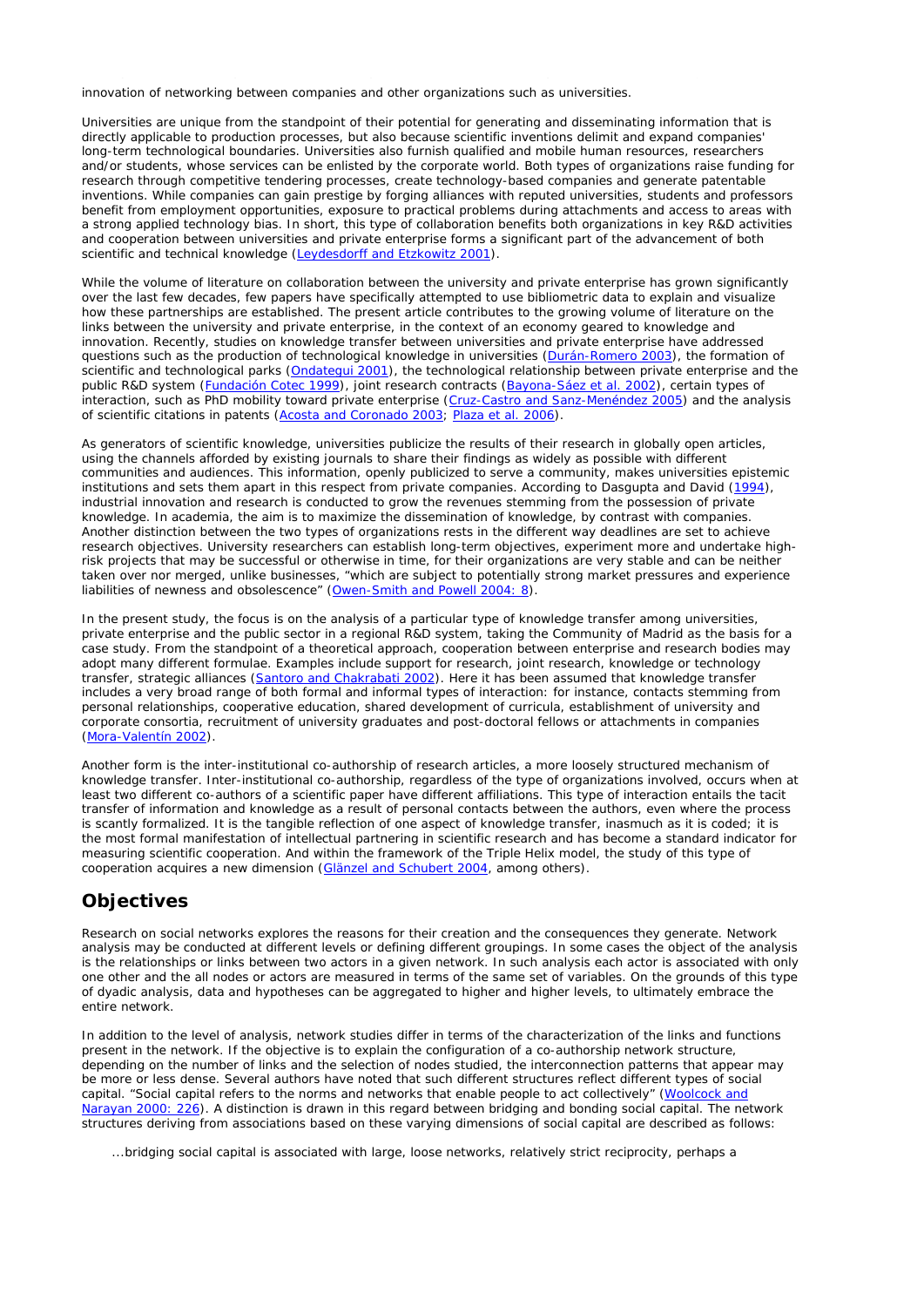thinner or different sort of trust, greater risk of norm violation and more instrumentality. Bonding social capital is associated with dense, multiple networks, long term reciprocity, thick trust, shared norms and less instrumentality (Leonard and Onyx 2003: 193).

Therefore, the social structure underlying university-government-enterprise has as many different components as there are products of the forms of organization or partnering and activities. Hence, it would take a good number of graphs to describe the *true* underlying structure. In graph theory terminology, several sub-graphs centred on the same nodes must be considered collectively. Inasmuch as each graph measures something different, none can be replaced by any other. Network analysis differentiates among network structures that are not necessarily mutually exclusive.

The first hypothesis examined here, rather than focusing on the overall collaboration of *all* the actors in the selected scientific domains, can be studied at the *level of inter-actor* collaboration. This would identify *bridging networks* with low density link patterns and variations in the sub-network structure, for weak ties are instrumental in disseminating ideas, exchanging technical information and inter-linking communities (Granovetter 1973, 1982). The network boundaries approach is therefore nominalist, based on theoretical concerns.

The purpose of this article is to present the results of a microanalysis of inter-institutional co-authorship networks comprising only three actors, namely universities, government and private companies located in Madrid, inferred from co-authorship data on the published results of joint research. *Government*; is understood to mean any central, regional or local public body excepting universities, research hospitals, institutes or public research bodies, from 1995 to 2003. Representations of inter-organizational co-authorship subnetworks of this nature would corroborate its spatial and temporal dimensions.

The aims are to ascertain each network actor's position and characteristics, determine how information flows across the bridging network and detect and identify the organizations working in the three subject categories considered: Medicine, Physiology and Pharmacology and Molecular, Cellular and Genetic Biology. Sectoral differences are assumed to depend on the intellectual nature and technological characteristics of knowledge, as well as on organization size and the effects of proximity. Thus stated, the objectives of this study are modest: it aims to show the usefulness of a methodology, namely structural and network analysis, applied to the understanding, characterization and visualization of the cooperation and interaction among institutions and their evolution, in contributing to a regional domain analysis of the Community of Madrid.

To achieve these objectives, this article is structured as follows: the first section explains the methodology and data used. The second sets out the results and graphic representation built from social network analysis and the third discusses the conclusions and future lines of research.

# **Methodology**

This study used relational methods to analyse and represent the structures emerging from cooperation. Structural and social network analysis is based on graph theory, which has undergone substantial development in recent decades, primarily in sociology and the study of organizational forms (Wasserman and Faust 1994; Rodríguez 1995) and in information science (Haythornthwaite 1996; Otte and Rousseau 2002). The use of this methodology has not yet been widely extended to the study of scientific cooperation networks involving universities, government and private enterprise, but it has been deployed in other studies of scientific collaboration based on co-authorship: to identify, for instance, inter-institutional networks of elite research centres (Nagpaul 2002), international coauthorship networks (Li-Chun *et al.* 2006) or research cooperation networks among biopharmaceutical companies (Calero *et al.* 2007).

Data construction is an essential part of the process that precedes the application of network analysis. This often entails converting the data available to a relational format. The basic elements that define a network are essentially: the actors who establish inter-relationships (in the present case, universities, private companies or government bodies) and the relationships themselves (inter-institutional co-authorship, for instance). The former are represented by points, circles or spheres and the latter by lines on the node network. Structural and network analysis is based, practically speaking, on the creation and development of the relationship matrix and the construction of the respective graph. When a relational analysis is to be conducted, the basic material for the analysis is the construction of the matrix that inter-relates the actors. Co-authorship data are fairly readily available and standardized allowing for regional, national and international comparison and could be used primarily as an indicator of long-lasting research partnerships between large firms and universities (Bordons and Gómez 2000).

The data presented here were downloaded from the Thomson Scientific databases contained on the *Web of Science*. The existence of a record with at least one Madrid address in the address field was the retrieval criterion used. The period studied was 1995 to 2003. The relational base was built from the 65,896 documents of all types retrieved (articles, biographical items, book reviews, corrections, editorial materials, letters, meeting abstracts, news items and reviews). Subsequently, a selection was made of papers having intra-regional co-authors affiliated with universities, private enterprise or government bodies located in Madrid. A paper was regarded to be interinstitutionally co-authored if its authors had different institutional affiliations.

This definition was operational because the Madrilenian addresses appearing in the records were standardized by semi-automatic procedures to place a given organization, regardless of how it was cited, under a single denomination. Each institution was allocated to one of the following sectors: government, Spanish Scientific Research Council mixed centres, Spanish Scientific Research Council, health system, universities, private enterprise, public research bodies and other types of institutions.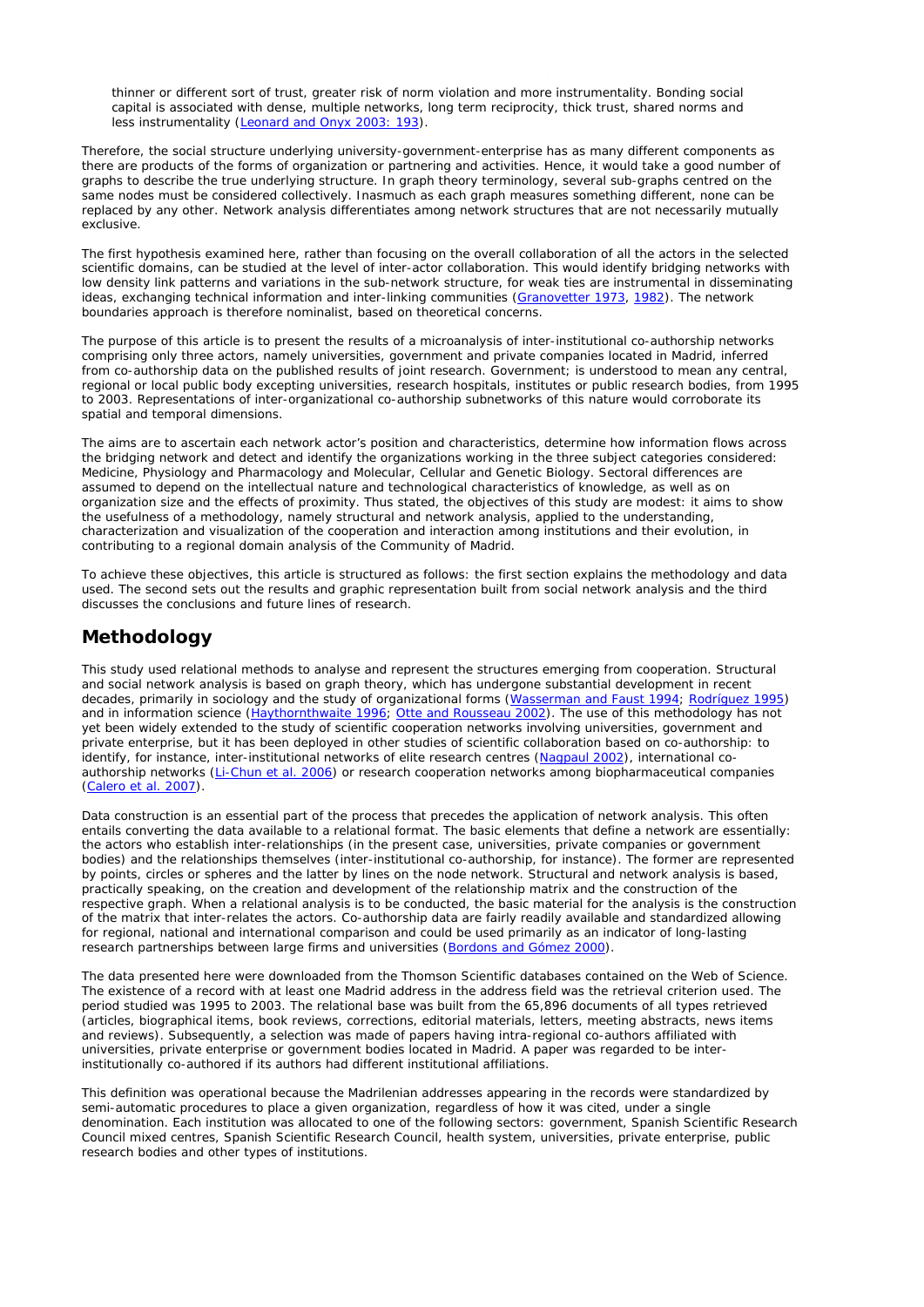In this study cooperation was estimated primarily on the basis of the documentary universe, with no further restrictions: in other words, from all the various types of documents listed in the three source databases. One of the problems that arises in bibliometric analysis of scientific disciplines is the manner in which documents are assigned to the different scientific areas. In large-scale analyses, the only practical information on the allocation of documents to a given subject field on the grounds of origin is provided by the subject categories into which the ISI divides published scientific knowledge in its *Journal Citation Reports* (JCR), for listing the journals where papers are published. These ISI categories were subsequently re-classified to establish more restricted schemes such as the ANEP scheme chosen for the present analysis. ANEP, the Spanish National Agency for Evaluation and Prospective Studies, is a Ministry of Science and Innovation body under the aegis of the Secretariat of State for Universities (ANEP 2006).

ANEP's expert evaluators assign to each ANEP class the ISI-JCR categories they deem appropriate. As in the ISI-JCR, one and the same category can be listed under different ANEP classes (Olmeda-Gómez *et al.* 2007a). The use of journal classifications to divide and then reclassify articles into subject categories, is widely accepted in bibliometric studies (Grupp and Hinze 1994; Katz *et al.* 1995; Glanzel and Lange 2002; Ma and Guan 2005; CINDOC 2006) and has been proposed and used as a unit for visualizing specific scientific domains (Moya-Anegón *et al.* 2004) as well as in many SCImago´s research reports (Olmeda-Gómez *et al.* 2007b).

Taking total regional production as a point of departure, matrices were generated from the type distribution of documents authored by Madrilenian institutions pertaining to some one of the three sectors studied (intra-regional cooperation). Only the subject categories with the highest percentage of intra-regional cooperation were selected (Table 1).

*Confirmation* or *reciprocity* is an important property of links in social networks. The degree of confirmation is determined not by the definition of the link but by the extent to which two nodes report the same relationships with one another in a given content area (Tichy and Tushman 1979). An asymmetric co-authorship index was used to show bidirectional reciprocity, as reflected by the direction of the arrows in the maps constructed, and thereby determine the degree of asymmetry in such cooperative relations; in other words, to identify the lack of reciprocity in or confirmation of the importance that any two partner institutions may represent for one another. The idea was borrowed from the affinity index used to measure asymmetric relations between two countries and adapted to reflect first of all, the scientific importance of given partnerhips in total co-authorship (Zitt *et al.* 2000). It was calculated from the following formulas used to measure the direction of cooperation between any two nodes:

$$
TCA(Msti_1 \rightarrow Insti_2) = \frac{COL(nsti_1 \leftrightarrow Insti_2)}{COL(Msti_1 \leftrightarrow total_{class})} \times 100
$$
  

$$
TCA(Msti_2 \rightarrow Insti_1) = \frac{COL(Msti_2 \leftrightarrow Insti_1)}{COL(Msti_2 \leftrightarrow total_{class})} \times 100
$$

### **Figure 1: Formulae for calculating asymmetric cooperation rates**

In the map charted for this purpose, the arrows indicate the direction of the dependence of the institution in question with regard to the organizations to which it is connected. Thickness denotes the strength or intensity of the interdependence.

The maps charted to visualize university-government-company relations in the region of Madrid were generated from social network analysis as described above. The resulting matrices were processed and analysed with Pajek software and graphed with the Kamada-Kawai algorithm (1989). The final networks were exported for scalable vector graphics (SVG) formatting.

# **Results**

Table 1 gives the cooperation rate, i.e., the proportion of the production contained in the WoS for the Community of Madrid that was inter-institutionally co-authored, along with the distribution by type of cooperation. The following were defined: "no cooperation", signed by a single institution; "intra-regional" cooperation, signed by at least two institutions located in Madrid; "national" cooperation, signed by at least one other Spanish institution outside Madrid and "international" cooperation, when at least one foreign institution was involved. Therefore, "intra-regional" data are not found only in that category, for some may also be included under "national" or "international" collaboration. "Physiology and Pharmacology", "Medicine" and "Molecular, Cellular and Genetic Biology" were the subject categories with the highest percentages of intra-regional cooperation, with the highest value being recorded for medicine (24.57%).

|             |       |             |             | Type of cooperation |      |                  |             |         | Type of cooperation |               |        |             |  |
|-------------|-------|-------------|-------------|---------------------|------|------------------|-------------|---------|---------------------|---------------|--------|-------------|--|
| Class I     | Ndoc* | Ndoc $cp**$ | <b>None</b> | Intrareg            | Ntal | <b>Interntal</b> | <b>Ndoc</b> | Ndoc cp | % None !            | ℅<br>Intrareg | % Ntal | % Interntal |  |
| <b>AGR</b>  | 1442  | 690         | 752         | 215                 | 482  | 275              | 2.19        | 47.85   | 52.15               | 14.91         | 33.43  | 19.07       |  |
| <b>ALI</b>  | 327   | 515         | 812         | 192                 | 340  | 213              | 2.01        | 38.81   | 61.19               | 14.47         | 25.62  | 16.05       |  |
| <b>ICIV</b> | 256   | 112         | 144         | 28                  | 55   | 67               | 0.39        | 43.75   | 56.25               | 10.94         | 21.48  | 26.17       |  |
| <b>ICOM</b> | 2597  | 1371        | 1226        | 338                 | 788  | 751              | 3.94        | 52.79   | 47.21               | 13.02         | 30.34  | 28.92       |  |
| <b>ICSS</b> | 679   | 324         | 355         | 72                  | 194  | 175              | .03         | 47.72   | 52.28               | 10.60         | 28.57  | 25.77       |  |
|             |       |             |             |                     |      |                  |             |         |                     |               |        |             |  |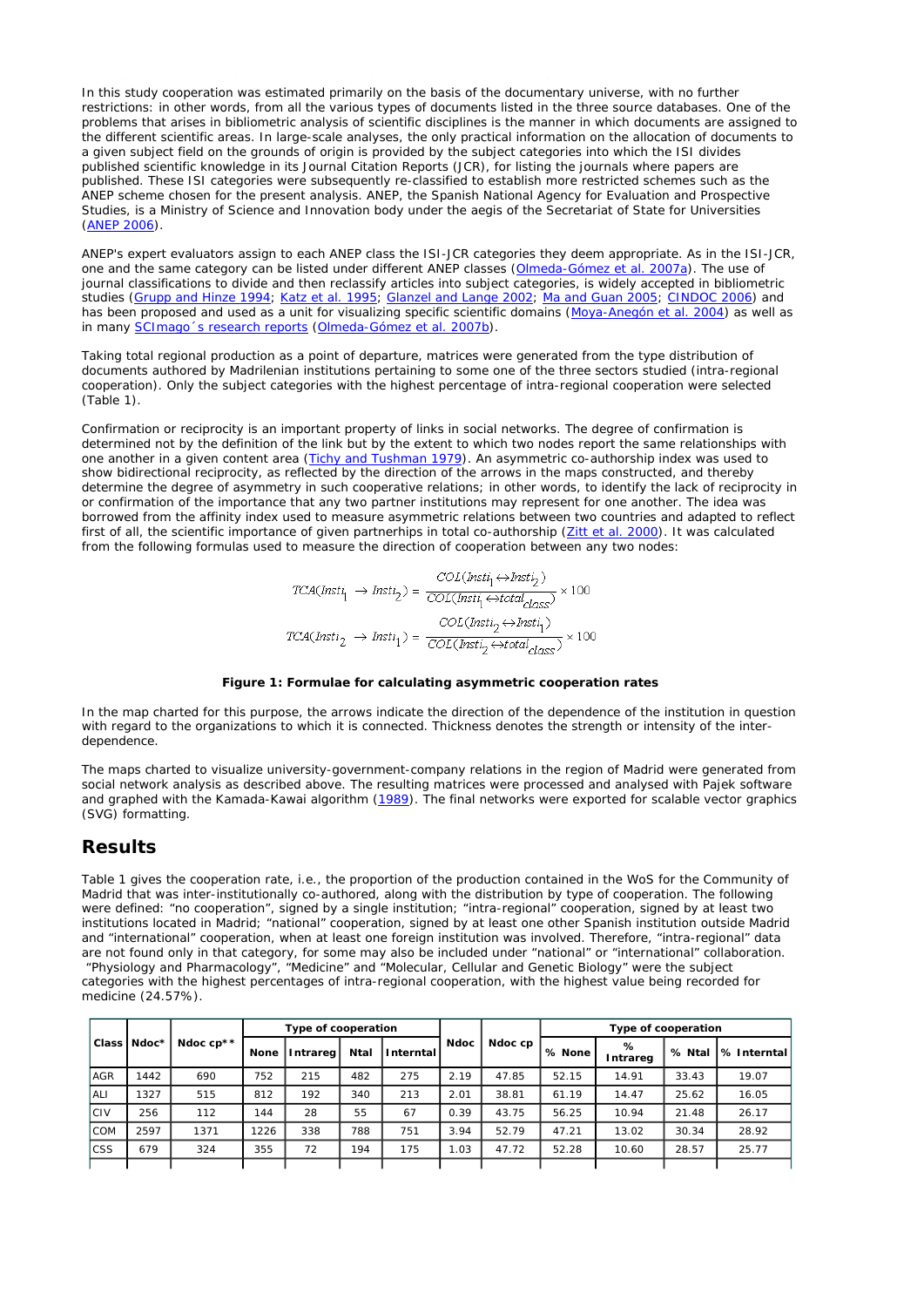| <b>DER</b> | 13    | 5     | 8               | 1        | 5     | 1     | 0.02  | 38.46 | 61.54 | 7.69  | 38.46 | 7.69  |
|------------|-------|-------|-----------------|----------|-------|-------|-------|-------|-------|-------|-------|-------|
| ECO        | 457   | 292   | 165             | 59       | 162   | 174   | 0.69  | 63.89 | 36.11 | 12.91 | 35.45 | 38.07 |
| ELE        | 34    | 24    | 10 <sup>1</sup> | $\Omega$ | 16    | 11    | 0.05  | 70.59 | 29.41 | 0.00  | 47.06 | 32.35 |
| FAR        | 3246  | 1928  | 1318            | 599      | 1264  | 903   | 4.93  | 59.40 | 40.60 | 18.45 | 38.94 | 27.82 |
| <b>FIL</b> | 1425  | 113   | 1312            | 40       | 86    | 29    | 2.16  | 7.93  | 92.07 | 2.81  | 6.04  | 2.04  |
| <b>FIS</b> | 11145 | 7958  | 3187            | 1453     | 3499  | 6153  | 16.91 | 71.40 | 28.60 | 13.04 | 31.40 | 55.21 |
| GAN        | 577   | 349   | 228             | 72       | 235   | 175   | 0.88  | 60.49 | 39.51 | 12.48 | 40.73 | 30.33 |
| lhis       | 1037  | 76    | 961             | 27       | 48    | 34    | 1.57  | 7.33  | 92.67 | 2.60  | 4.63  | 3.28  |
| <b>MAR</b> | 4827  | 2846  | 1981            | 646      | 1397  | 1779  | 7.33  | 58.96 | 41.04 | 13.38 | 28.94 | 36.86 |
| MAT        | 2162  | 1378  | 784             | 289      | 686   | 877   | 3.28  | 63.74 | 36.26 | 13.37 | 31.73 | 40.56 |
| MEC        | 807   | 440   | 367             | 97       | 200   | 285   | 1.22  | 54.52 | 45.48 | 12.02 | 24.78 | 35.32 |
| <b>MED</b> | 22499 | 12747 | 9752            | 5528     | 10052 | 4216  | 34.14 | 56.66 | 43.34 | 24.57 | 44.68 | 18.74 |
| <b>MOL</b> | 12546 | 7634  | 4912            | 2408     | 4764  | 4021  | 19.04 | 60.85 | 39.15 | 19.19 | 37.97 | 32.05 |
| PSI        | 776   | 333   | 443             | 79       | 222   | 146   | 1.18  | 42.91 | 57.09 | 10.18 | 28.61 | 18.81 |
| QUI        | 7244  | 4120  | 3124            | 1094     | 2285  | 2390  | 10.99 | 56.87 | 43.13 | 15.10 | 31.54 | 32.99 |
| <b>TEC</b> | 159   | 72    | 87              | 15       | 46    | 34    | 0.24  | 45.28 | 54.72 | 9.43  | 28.93 | 21.38 |
| <b>TIE</b> | 2319  | 1544  | 775             | 299      | 937   | 929   | 3.52  | 66.58 | 33.42 | 12.89 | 40.41 | 40.06 |
| <b>TQU</b> | 628   | 352   | 276             | 71       | 189   | 203   | 0.95  | 56.05 | 43.95 | 11.31 | 30.10 | 32.32 |
| <b>VEG</b> | 2935  | 1640  | 1295            | 340      | 897   | 950   | 4.45  | 55.88 | 44.12 | 11.58 | 30.56 | 32.37 |
| Total      | 65896 | 46863 | 34274           | 13962    | 28849 | 24791 |       | 71.12 | 52.01 | 21.19 | 43.78 | 37.62 |

**Table 1: Distribution of ISI production in the Community of Madrid by type of cooperation and subject category. ANEP. 1995-2003**

(AGR: agriculture; ALI: food technology; CIV: civil eng. and architecture; COM: computer scien.-IT; CSS: social science; DER: law; ECO: economics; ELE: electrical eng.; FAR: physiology and pharmacology; FIL: lang. & lit., philosophy; FIS: physics and aerospace.; GAN: livestock raising and fishery; HIST: history and art; MAR: materials scienc. & tech.; MAT: mathematics; MEC: mechanical, naval and aeronautic engineering; MED: medicine; MOL: molecular, cellular and genetic biology; PSI: psychology and education; QUI: chemistry; TEC: electronic technology; TIE: earth science; TQU: chemical technology; VEG: plant & animal biology, ecology) \* ndoc: total number of documents

\*\*ndoc cp: total number of documents with co-authorship

The percentage production by type of sector in the two sub-periods into which the overall period was divided, along with the production attributed to each of the sectors in the categories in question, are shown in Table 2. These data were used for the micro-analysis of cooperation among the three institutional sectors studied. The combined weight of the three sectors did not exceed 30% in any of the categories, because other organizations, primarily research hospitals or public research bodies, were very productive in these areas, particularly in Medicine and Physiology and Pharmacology. The research output measured for the organizations studied is lower in these last areas. The percentage increase in industrial research in the areas of Physiology and Pharmacology between periods failed to raise output in 2000-2003. One possible inference is the existence of papers in which all the co-authors are companies. As result of the high university rate of productivity, three in ten medical articles were authored by private firms with government or university involvement. The private sector (18.03% in 1995-1999), like the government and universities, cooperated most intensely in Molecular, Cellular and Genetic Biology, a class in which authors from twelve universities published very actively.

|            | Physiology and Pharmacology |           |           |       |                |       | <b>Medicine</b> |       | Molecular, Cellular, Genetic<br><b>Biology</b> |       |           |       |
|------------|-----------------------------|-----------|-----------|-------|----------------|-------|-----------------|-------|------------------------------------------------|-------|-----------|-------|
|            | % Institutions*             |           | % Ndoc cp |       | % Institutions |       | % Ndoc cp       |       | % Institutions                                 |       | % Ndoc cp |       |
| Sector     | 95-99                       | $00 - 03$ | 95-99     | 00-03 | 95-99          | 00-03 | 95-99           | 00-03 | 95-99                                          | 00-03 | 95-99     | 00-03 |
| University | 6.11                        | 5.88      | 6.44      | 6.32  | 2.70           | 2.89  | 23.37           | 24.79 | 4.92                                           | 4.95  | 45.03     | 42.63 |
| Enterprise | 9.92                        | 12.35     | 1.09      | . 79  | 11.03          | 12.16 | 1.96            | 4.18  | 18.03                                          | 16.67 | 4.77      | 6.56  |
| Government | 2.29                        | 4.12      | 0.34      | 0.61  | 5.88           | 6.39  | 0.72            | 0.66  | 6.56                                           | 7.66  | 0.43      | 0.70  |
| Total      | 18.32                       | 22.35     | 7.87      | 8.72  | 19.61          | 21.44 | 26.05           | 29.63 | 29.51                                          | 29.28 | 50.23     | 49.89 |

**Table 2: Distribution of production with collaboration by sectors signatories in physiology and pharmacology, medicine, and molecular, cellular and genetic biology. Madrid (1995-2003)** \* % institutions: express the percentage of signatories sector in the specified class

As indicated above, a second approach to the study of scientific article co-authorship focused on the analysis of the relationships between inter-institutional co-authors. Social network analysis methods geared to subsequent microanalysis could be introduced in the study because of the way co-authorship relationships were defined: namely, as the associations found in documents contained in the *Web of Science* and produced in Madrid in the ANEP subject categories Medicine, Physiology and Pharmacology and Molecular, Cellular and Genetic Biology, signed by university, private enterprise and governmental organizations.

In the present study, social network analysis was a source of tools for reviewing a series of properties referring to: 1) the general structure of the network of relationships induced by co-authorship and 2) the position occupied by individual, or groups of, actors in the overall structure or with respect to other actors. In this context, one aspect of particular interest was how the general structure of the relationship network was reflected in the degree of integration or coherence exhibited. Information was likewise sought on the position of each of the actors in the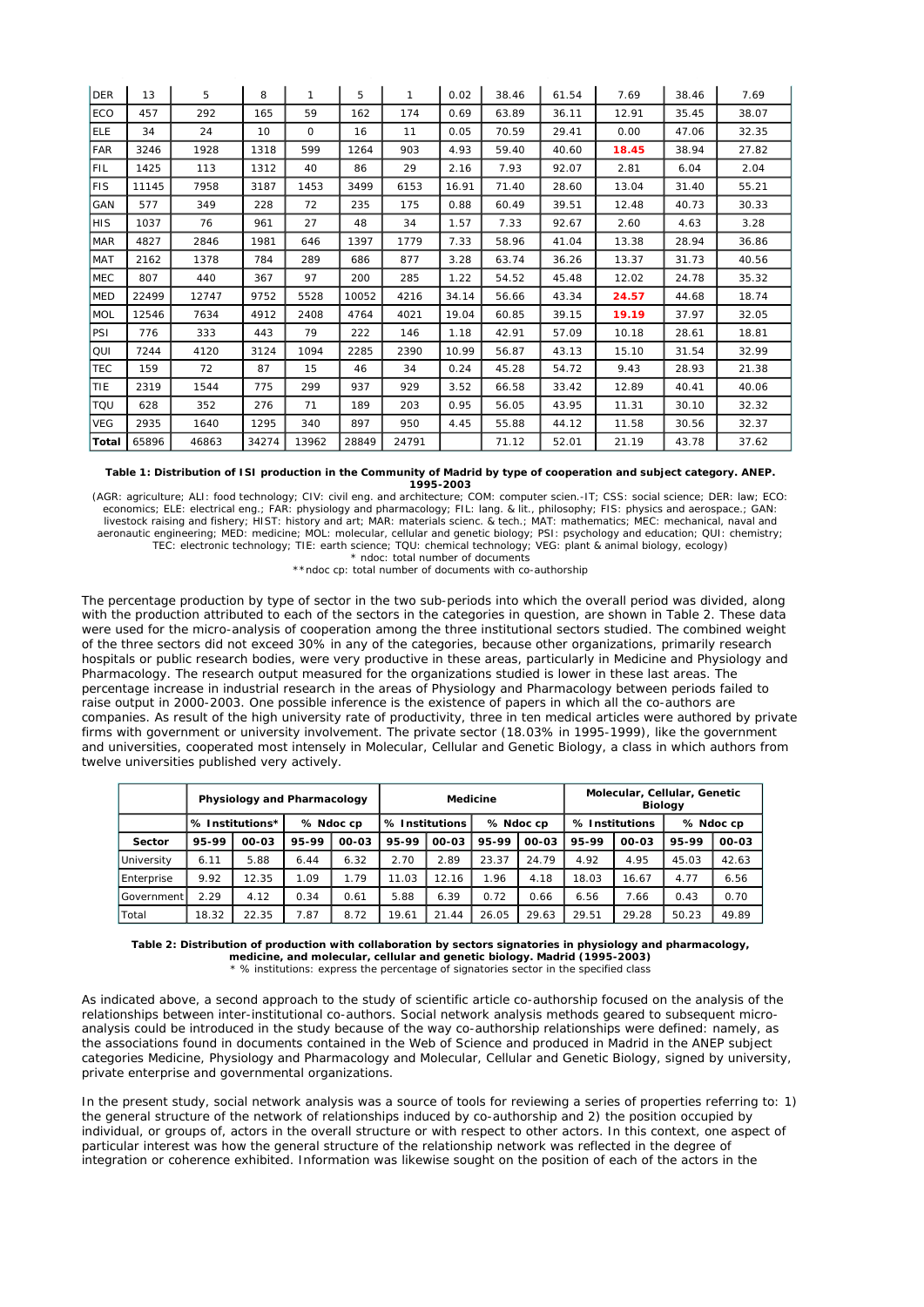overall structure and, as in the case of structure, any variations in those positions.

## **General Structure**

A number of quantitative indicators for the university-government-private enterprise network structure in the Community of Madrid are given in Table 3.

|                                   |           | Physiology and Pharmacology | <b>Medicine</b> |                | Molecular, Cellular, Genetic<br><b>Biology</b> |           |  |  |
|-----------------------------------|-----------|-----------------------------|-----------------|----------------|------------------------------------------------|-----------|--|--|
|                                   | 1995-1999 | 2000-2003                   | 1995-1999       | 2000-2003      | 1995-1999                                      | 2000-2003 |  |  |
| <b>Nodes</b>                      | 24        | 36                          | 55              | 70             | 26                                             | 30        |  |  |
| <b>Number of connections</b>      | 64        | 92                          | 190             | 268            | 68                                             | 88        |  |  |
| Density                           | 0.239     | 0.146                       | 0.127           |                | 0.209                                          | 0.202     |  |  |
| Average degree                    | 5.33      | 5.11                        | 6.90            | 7.65           | 5.23                                           | 5.86      |  |  |
| <b>Number of components</b>       |           | 3                           | 3               | 3              | 1                                              |           |  |  |
| Size of largest component         | 24        | 32                          | 51              | 66             | 26                                             | 30        |  |  |
| % main component                  | 100%      | 88.8%                       | 92.7%           | 94.2%          | 100%                                           | 100%      |  |  |
| Size of 2nd largest<br>component  |           | $\overline{2}$              | $\overline{2}$  | $\overline{2}$ |                                                |           |  |  |
| Degree centralization             | 0.63      | 0.46                        | 0.58            | 0.53           | 0.53                                           | 0.74      |  |  |
| <b>Betweenness centralization</b> | 0.58      | 0.56                        | 0.51            | 0.43           | 0.50                                           | 0.77      |  |  |
| Mean closeness score              | 2.11      | 2.47                        | 2.31            | 2.43           | 2.19                                           | 2.25      |  |  |
| Maximum distance/diameter         | 3         | 4                           | 5               | 5              | 3                                              | 5         |  |  |
| <b>Clustering coefficient</b>     | 0.047     | 0.022                       | 0.023           | 0.019          | 0.041                                          | 0.034     |  |  |

#### **Table 3: Main quantitative characteristics of University-Government-Enterprise cooperation networks in the Community of Madrid. 1995-2003**

Network density, expressed as the relationship between the actual over the total possible number of connections is low, for a given author. It is nonetheless recommended as a measure of group cohesion and to quantify network *knittedness*. Network density is not, however, a particularly useful indicator if the values are small, such as in the examples studied here, for it depends on network size.

The number of links at each vertex, i.e., the normalized degree for a vertex, is a more informative parameter. The vertices having the highest degree are located in the densest part of the network. The greater the number of nodes with high degree values, the denser is the network, for it means that the vertices have more inter-connections. Accordingly, the average degree for all vertices can be used as a measure of structural coherence in networks, with the advantage that this value is independent of network size and can be used to compare networks of different sizes. Both in Medicine and Molecular Biology, this indicator was observed to increase across the two periods studied, denoting a rise in the number of links among network actors in the years in question and suggesting that a denser network was formed among relevant actors in academia, industry and government at the end of the period. Conversely, the Physiology and Pharmacology network was more sparse despite the incorporation of twelve new actors.

All the networks consisted of a very small number of subgroups or components. On these graphs, a component is the maximum number of connected sub-graphs and the main component is the largest subset of directly inter-linked organizations.The number of components was not high, an indication that there were few unconnected nodes formed part of alternate networks still in an early phase. The percentage of organizations connected to the main component was never under 88.8% of the co-authors in any of the networks. The number of Physiology and Pharmacology network components grew thanks to the existence of new entrants not linked to the main component. The Molecular Biology network, by contrast, had only one component because links can be established between any node pair and the four new entrants were linked to the existing component.

'*Degree centralization of a network is the variation in the degrees of vertices divided by the maximum degree variation which is possible in a network of the same size*' (Hanneman and Riddle 2005). This group level *centralization* index measures the variability or heterogeneity of node centralities and records the extent to which one of the actors is characterized by high and the others by low centrality. The value of this index ranges from zero to one. A value of one means that a given node is connected to all the other nodes on the network and each of the others interacts only with that initial node; the result is a star-shaped network, where one node or actor dominates the network entirely, overshadowing all the others. Zero in turn means that all nodes have the same degree, giving rise to a circular graph. The highest values found for the networks studied here, 0.63 (1995-1999) for Physiology and Pharmacology and 0.74 (2000-2003) for Molecular, Cellular and Genetic Biology, were consistent with the respective graphic representations.

A given node's importance in the circulation of information within a network can be explained by the concept of betweenness. In this case the indicator is betweenness centralization, '*which measures the variation in vertex*  betweenness values in a network divided by the maximum possible variation in betweenness values in a network of *the same size*' (Hanneman and Riddle 2005). Hence, different networks can be compared on the grounds of the heterogeneity of network members' betweenness (Wasserman and Faust 1994). At the group level, it measures whether co-authorship networks are *compact*, i.e., whether the distances between pairs of nodes are short because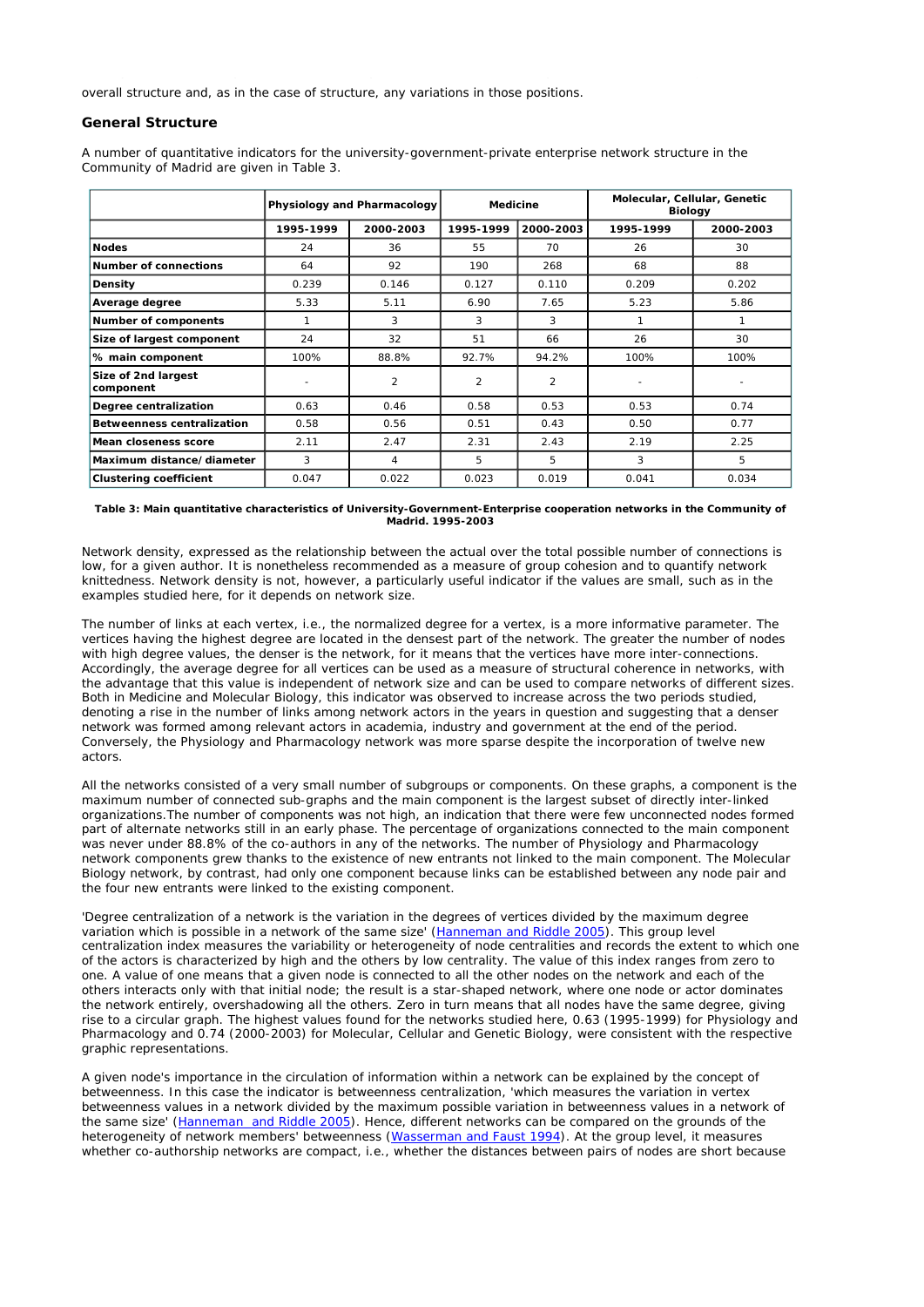they are connected across the same intermediaries. This would be the case of the Biology (2000-2003, 0.77), but not the Medicine network (2000-2003, 0.43).

The clustering coefficient, a measure introduced by Watts and Strogatz (1998), measures the degree of cooperation of a given author's co-authors and is calculated as the arithmetic mean in each of the networks. A high clustering coefficient value suggests the formation of extremely densely connected local areas in different networks. It is an indicator of network transitivity, in other words of mean network density in the vicinity of a node. In such cooperation networks it is, therefore, an indicator of the tendency of the network to form small groups or clusters. Due to the very low values in this study, no community or group of nodes sharing similar properties could be identified in any of the networks.

To simplify the centrality data of nodes, the organizations with the highest normalized degree and betweenness values in the university-government-enterprise cooperation networks, in 1995-03, are listed in Table 4. The ten organizations with the highest normalized degree and betweenness values were selected. The organizations in normal typeface are universities, while the ones in italics are companies or public bodies.

Degree values are generally used to identify network leaders. The maximum centrality degree values are associated with the best reputation or greatest influence in a network, structurally speaking; in this case they also measure the cooperative activity of each network node. As the data show, in 1995-1999, the highest degree values were found for three universities, the Complutense University of Madrid, Autonomous University of Madrid and University of Alcalá de Henares. These three actors had the highest degree values, played the main role in the shaping of the universitygovernment-enterprise cooperation networks in the Community of Madrid and were the most structurally *influential*. A smaller number of companies than of universities was found in these top ten positions, denoting a lower joint production of scientific papers. Such low betweenness values indicate that while companies cooperated with some other centre, undoubtedly a university, they had no role in network gatekeeping. Indeed, some organizations were invisible because they scored zero in betweenness: they did not serve as inter-organizational hubs.

|                |         |       |                    | Physiology and Pharmacology |         |       | <b>Medicine</b>    |       |         | Molecular, Cellular, Genetic | <b>Biology</b>     |       |
|----------------|---------|-------|--------------------|-----------------------------|---------|-------|--------------------|-------|---------|------------------------------|--------------------|-------|
| Organization   | Degree* |       | <b>Betweenness</b> |                             | Degree* |       | <b>Betweenness</b> |       | Degree* |                              | <b>Betweenness</b> |       |
|                | 95-99   | 00-03 | 95-99              | 00-03                       | 95-99   | 00-03 | 95-99              | 00-03 | 95-99   | 00-03                        | 95-99              | 00-03 |
| <b>UCM</b>     | 0.69    | 0.51  | 0.60               | 0.57                        | 0.62    | 0.57  | 0.52               | 0.44  | 0.60    | 0.79                         | 0.53               | 0.79  |
| <b>UAH</b>     | 0.34    | 0.22  | 0.19               | 0.22                        | 0.27    | 0.31  | 0.22               | 0.17  | 0.28    | 0.24                         | 0.36               | 0.14  |
| <b>UAM</b>     | 0.34    | 0.28  | 0.13               | 0.19                        | 0.44    | 0.43  | 0.27               | 0.29  | 0.48    | 0.34                         | 0.09               | 0.12  |
| <b>UPM</b>     |         |       |                    |                             | 0.11    | 0.11  | 0.01               | 0.05  | 0.16    | 0.17                         |                    | 0.13  |
| UC3M           |         | 0.05  |                    |                             | 0.09    | 0.10  |                    |       | 0.04    | 0.13                         |                    |       |
| <b>CEUM</b>    | 0.21    | 0.08  | 0.07               |                             | 0.09    | 0.05  |                    | 0.02  | 0.16    | 0.06                         | 0.01               |       |
| <b>UNED</b>    | 0.17    |       |                    |                             | 0.09    | 0.07  |                    |       | 0.12    | 0.06                         | 0.02               |       |
| <b>UEM</b>     | 0.13    | 0.08  |                    |                             | 0.09    | 0.11  |                    | 0.03  |         |                              |                    |       |
| <b>GLAXM</b>   | 0.08    | 0.05  |                    |                             |         |       |                    |       | 0.12    | 0.10                         |                    |       |
| <b>TEDEC</b>   | 0.08    |       |                    |                             |         |       |                    |       |         |                              |                    |       |
| LILLY          | 0.08    | 0.08  |                    |                             |         |       |                    |       |         |                              |                    |       |
| <b>INEFM</b>   | 0.08    |       |                    |                             |         |       |                    |       |         |                              |                    |       |
| <b>KNOLL</b>   |         | 0.14  |                    | 0.18                        |         |       |                    |       |         |                              |                    |       |
| <b>BIOMETN</b> |         | 0.05  |                    |                             |         |       |                    |       |         |                              |                    |       |
| <b>INTM</b>    |         |       |                    |                             | 0.09    | 0.13  | 0.01               | 0.01  |         |                              |                    |       |
| <b>CIBEST</b>  |         |       |                    |                             | 0.09    | 0.02  | 0.03               | 0.02  |         |                              |                    |       |
| ALK            |         |       |                    |                             |         |       |                    |       | 0.08    | 0.10                         |                    |       |
| TABAC          |         |       |                    |                             |         |       |                    |       | 0.04    | 0.03                         |                    |       |

#### **Table 4. Organizations with highest normalized degree and betweenness values in the university-government-enterprise network in the Community of Madrid 1995-2003** \* Normalized degree

UCM: Complutense University of Madrid; UAH: University of Alcalá de Henares; UAM: Autonomous University of Madrid; CEUM: St Paul 's University CEU; UNED: National Distance University; UPM: Polytechnic University of Madrid; UC3M: Carlos III University of Madrid; UEM: European Univ. Madrid CEES; GLAXM: Glaxo Wellcome; TEDEC: Tedec Meiji Farma S.A.; LILLY: Laboratorios LILLY S.A.; INTM: National<br>Toxicology Institute; ALK: ALK Abello; TABAC: Tabacalera Española S.A.; INEFM: National Physi S.L.; BIOMETM: Biometr Spain; KNOLL: Laboratorios Knoll S.A.

We utilize Pajek to present a series of images of the evolution of the networks using Kamada-Kawai algorithm (Kamada Kwai 1989).

This algorithm assigns coordinates to the nodes, trying to adjust as much as possible the distances existing among them with respect to theorethical distances. Its use is widespread in the representation of social networks, owing to the assignment of an unitary distance to each link; and it offers very good results in the esthetic sense, along with adequate computation times for its application (Vargas-Quesada and Moya-Anegón 2007: 51-52).

Two sets of images, 1995-1999 and 2000-2003, were plotted for asymmetric cooperation networks in each class covered by our database (Figures 2 a-b to 4 a-b). Node colour indicates the type of organization: sky blue for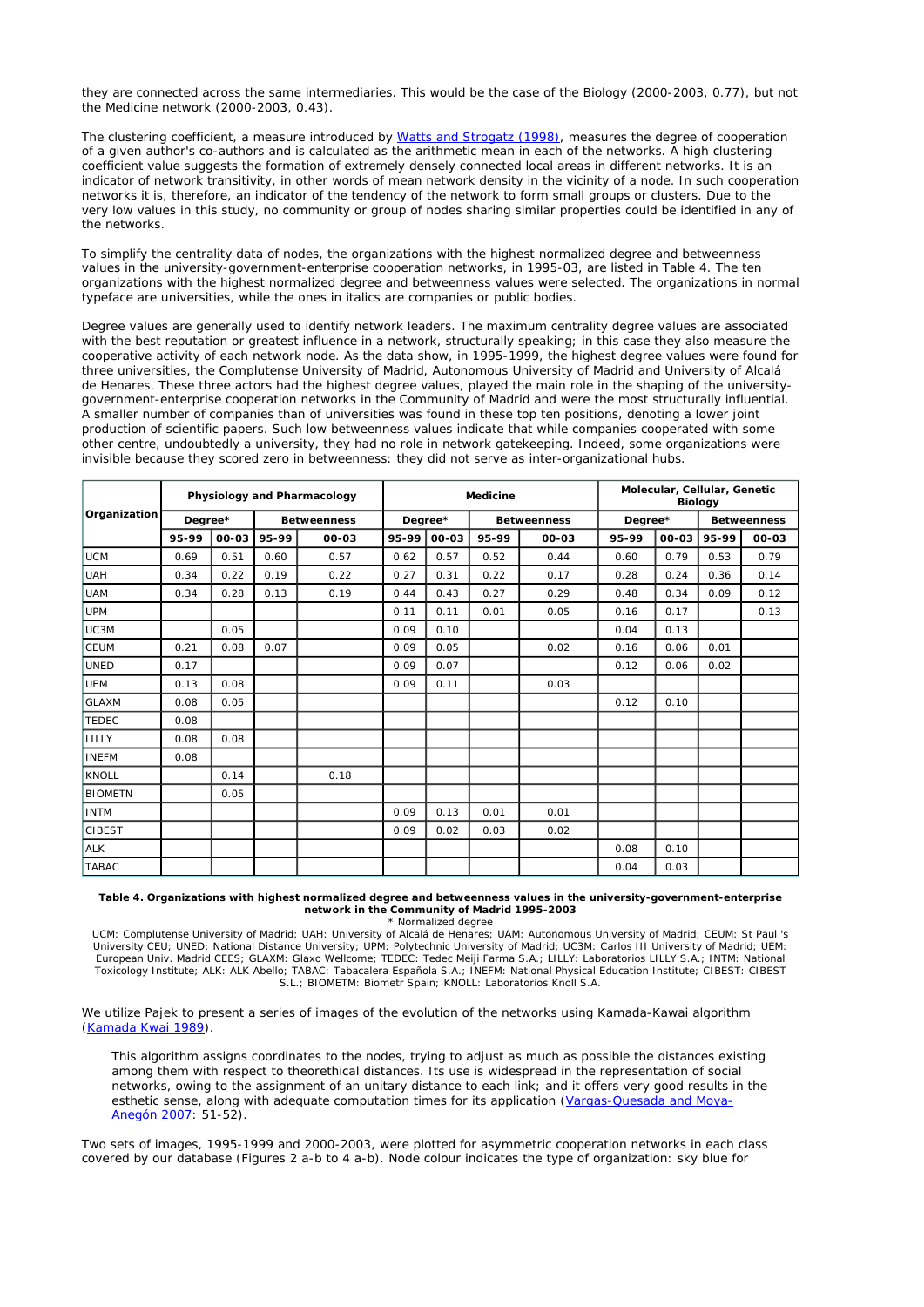universities, violet for private enterprise and green for government agencies. Node diameters are proportional to each institution's co-authorship scientific output for each period.

The graphs shows a structure with several centres and peripheries, where the universities with the highest degrees constituted the centres and the peripheries were comprised by companies and other organizations, most of which had connections with the universities only (Borgatti and Everett 1999). The figures shown below provide an overview of the different central organizations and the constellations and sizes of the peripheral organizations.

Several key features, particularly prominent in the Physiology and Pharmacology network (Figure 2a-2b), were shared by all the networks as a whole. The prevailing colours were blue followed by violet, indicating that the most active participants were universities and enterprises, with government agencies playing a minor role. The largest node in the centre of the graphic display represented the Complutense University of Madrid, the central node in this star or radial network. Note the very active role played by UCM researchers in forging co-authorship ties with multinational firms such as Glaxo Wellcome, Lilly, Merck Serono and Boehringer Ingelheim, as well as Spanish biotech firms such as Pharmar or Kubus, which specialize in assisted reproduction for swine.



**Figure 2a: Structure of the University-Government-Enterprise asymmetric cooperation network in the Community of Madrid. Physiology and Pharmacology. 1995-1999**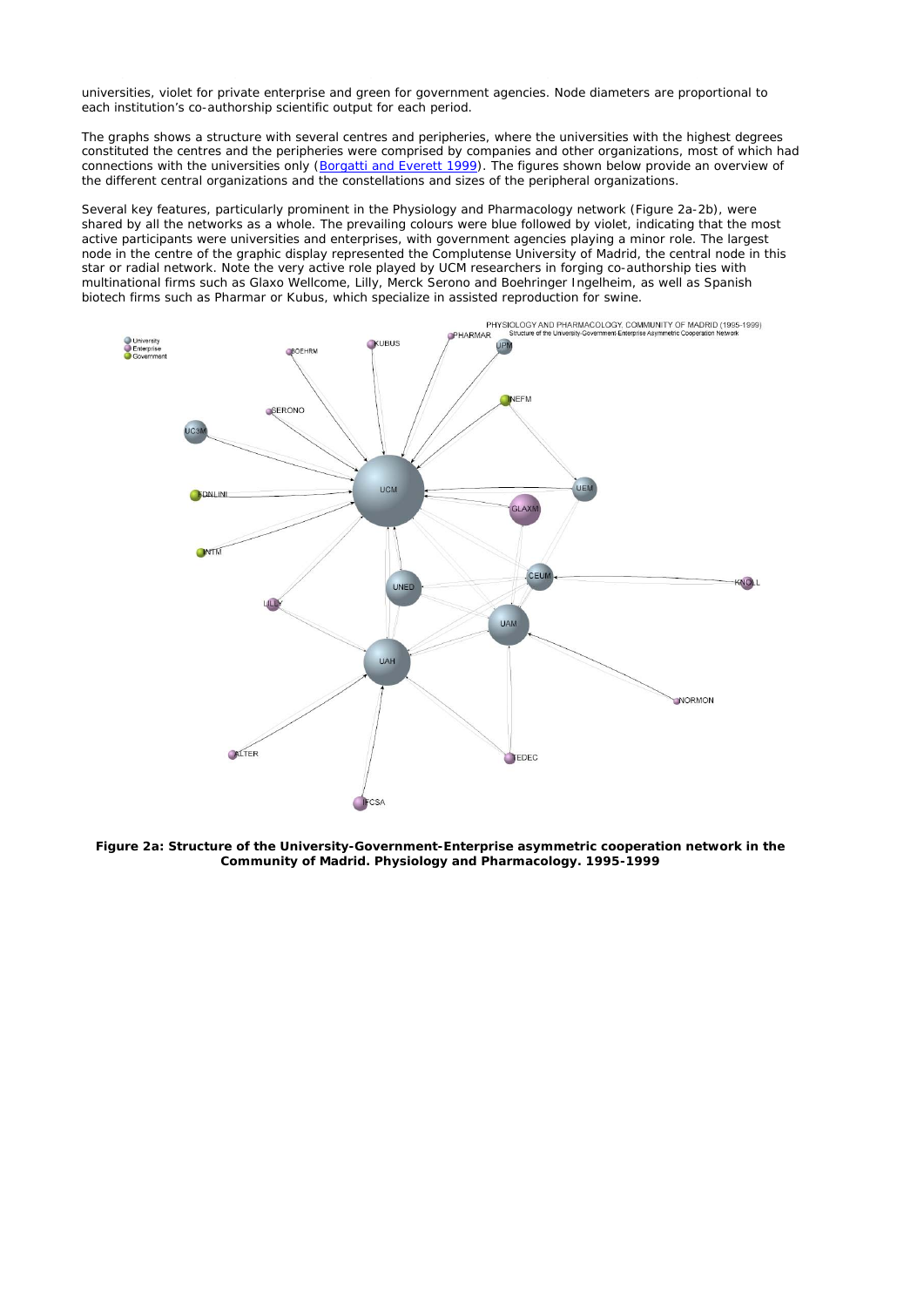

### **Figure 2b: Structure of the University-Government-Enterprise asymmetric cooperation network in the Community of Madrid. Physiology and Pharmacology. 2000-2003**

Local Spanish pharmaceutical firms such as Alter, Tedec, IFCSA or Normon established clear ties with two other universities: The Autonomous University of Madrid and the University of Alcalá de Henares, while Knoll, a subsidiary of Abbott Laboratories, partners with a private Catholic university, CEUM.

Figure 2b show the configuration of the new ties and nodes added in 2000-2003. The graph reflects the growing intricacy of participants' activity and reveals expanded collaboration. Large blue nodes can be seen at the centre of the new network, along with a shift in the composition of the most intensely connected participants. Another prominent characteristic is the diversity of types of organizations at the centre of the network (UCM) and their positions: large pharmaceutical companies (Glaxo, AstraZeneca, Lilly, Knoll), research universities (UAM, UAH, URJC, UNED) and public and private Spanish firms (Tragsal and Kubus).

Medicine networks (Figures 3a and 3b) exhibit certain similarities, along with substantial differences. Universities, particularly the UCM, predominate, orbited by government entities and many private companies. University ties, the backbone for the two networks, were intensified, as shown by the shift in the positions to closer proximity among UCM, UCH and UAM in the period 2000-2003. The government entities involved were: Forensic Division of the Police Force (CGCP), the National Toxicology Institute (INTM), the Council for Nuclear Security (CSNM) and a number of central Government departments such as the Ministries of Defence and Agriculture, Fisheries and Food (now Agriculture and the Environment), the National Sports Council and the National Institute for Consumer Affairs.

In 2000-2003 network structures increased in size, due primarily to the appearance of new companies and government bodies, a reflection of the intensification of scientific paper co-authorship. Subsidiaries of large multinationals such as Glaxo Wellcome, ALK Abello, Lilly-España Laboratories, Pfizer, Celltech-Pharma and Aventis appeared, along with small and medium-sized domestic enterprises such as Pharmamar, Laboratorios Leti, Pharma Gen, Laboratorios Normon and Biomet.

None of these small and medium-sized companies was a core participant, nor did they serve as hubs as a general rule. Rather, they entered the networks through their association with a large organization, such as a university. This finding is consistent with observations in other papers to the effect that the publication of scientific articles is not one of the most relevant activities from the standpoint of corporate relations with universities (Meyer-Krahmer and Schmoch,1998; Schartinger *et al.* 2002), even though companies regard scientific papers to be the prevalent channel for obtaining information from public research bodies that can be incorporated into their own research projects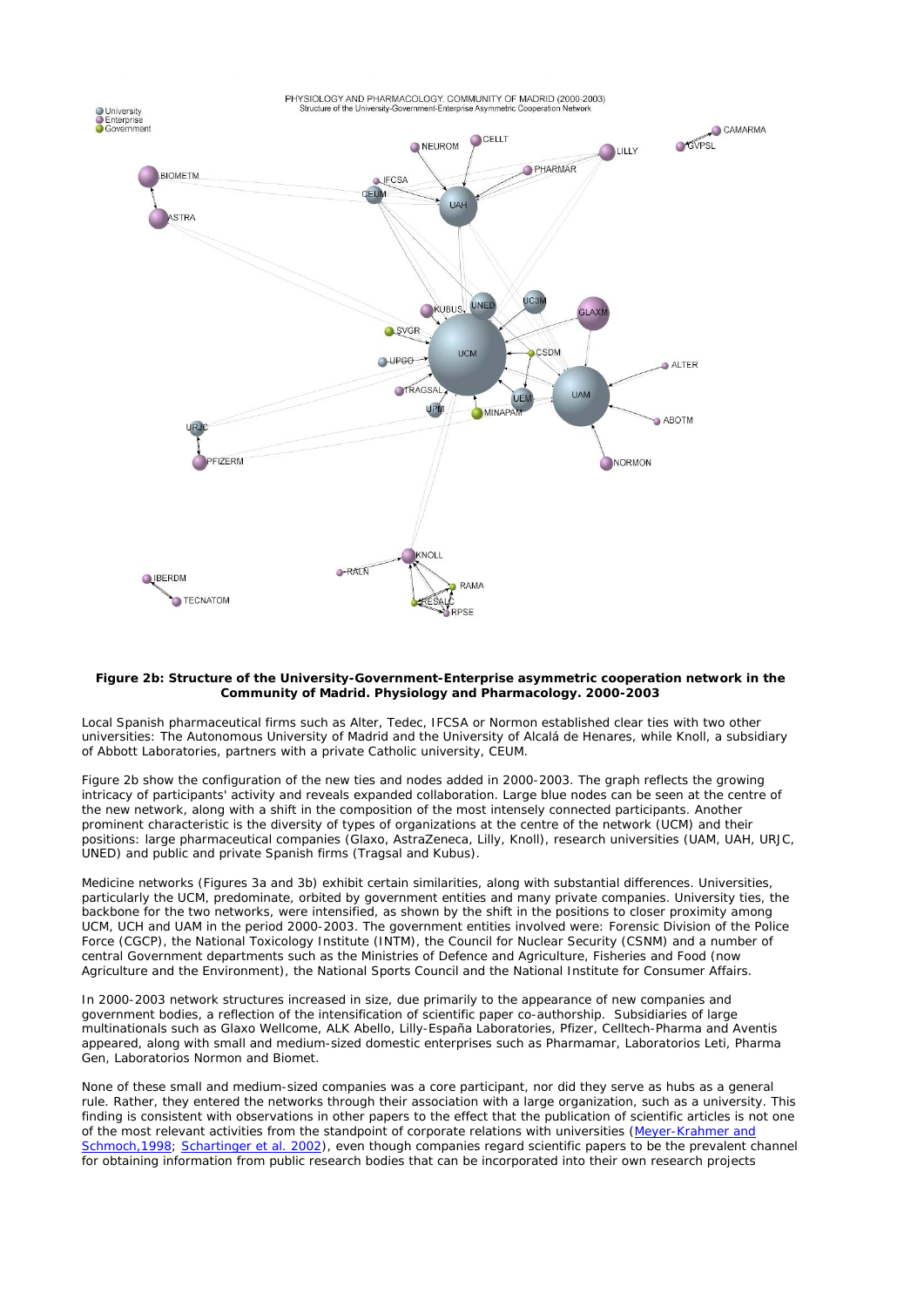

**Figure 3a: Structure of the University-Government-Enterprise asymmetric cooperation network in the Community of Madrid. Medicine. 1995-1999**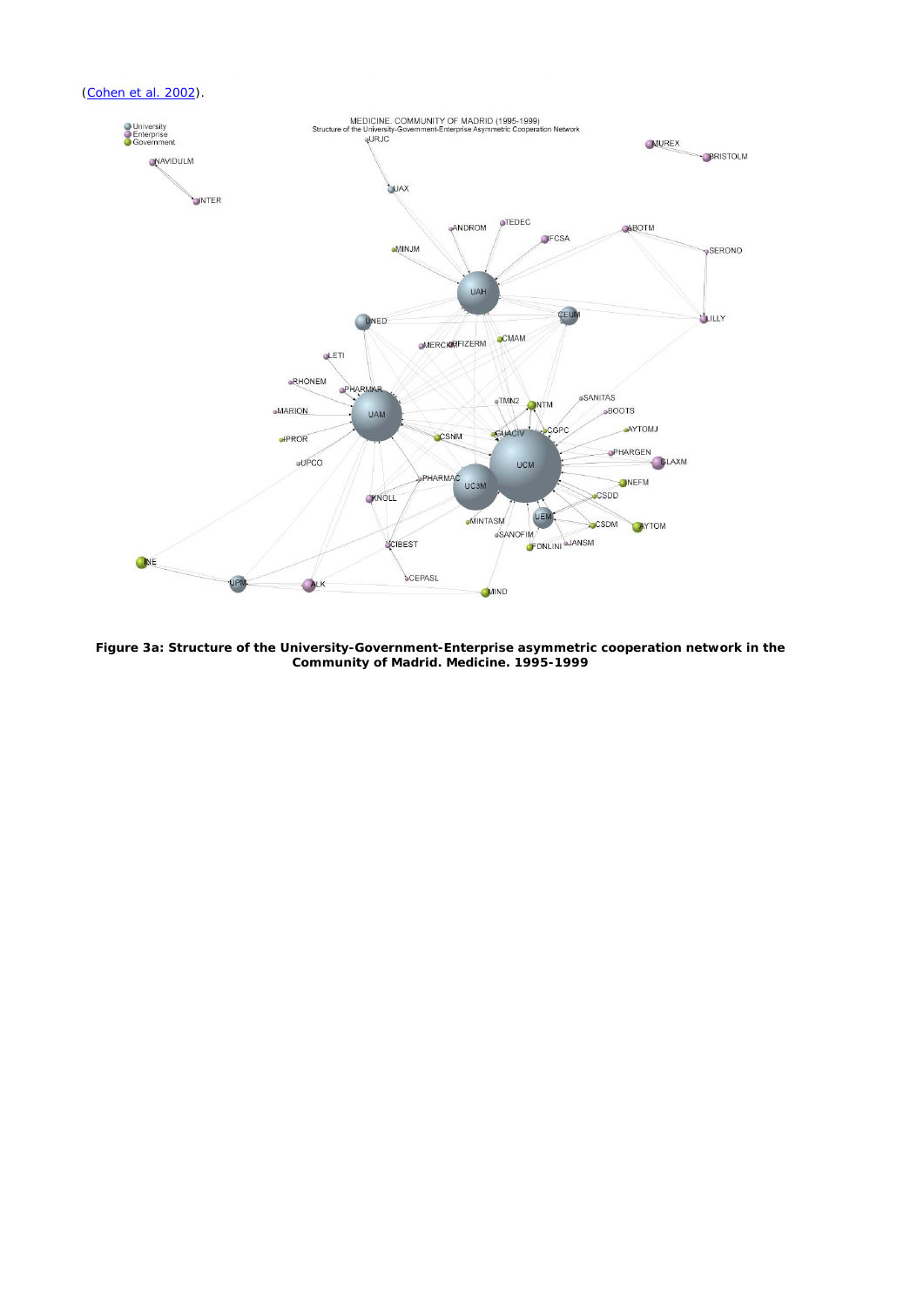

#### **Figure 3b: Structure of the University-Government-Enterprise asymmetric cooperation network in the Community of Madrid. Medicine. 2000-2003**

Connections in areas like Medicine are often forged with a specific goal in mind, such as conducting experiments with a new drug when financing is available. This may explain the dyadic relations between the Spanish Army's Light Aircraft Corps (FAMET) and the Training Center of Aerospace Medicine (CIMAM) or between two penitentiaries (CPMS-CPM2).

The Molecular, Cellular and Genetic Biology network is shown in Figures 4a and 4b. In the earlier period, the centre was again occupied by the multi-connected nodes representeing two universities, the UCM and the UAM. A group of well known biomedical multinational firms appeared as UAM satellites: Pfizer Glaxo Wellcome and ALK Abello. The Spanish firms interconnected with this university included Laboratorios Leti, Tabac and Petrem. UCM researchers, by contrast, were associated with a variety of types of organizations, showing a preference for diversity in light of their ability to undertake many activities with different partners.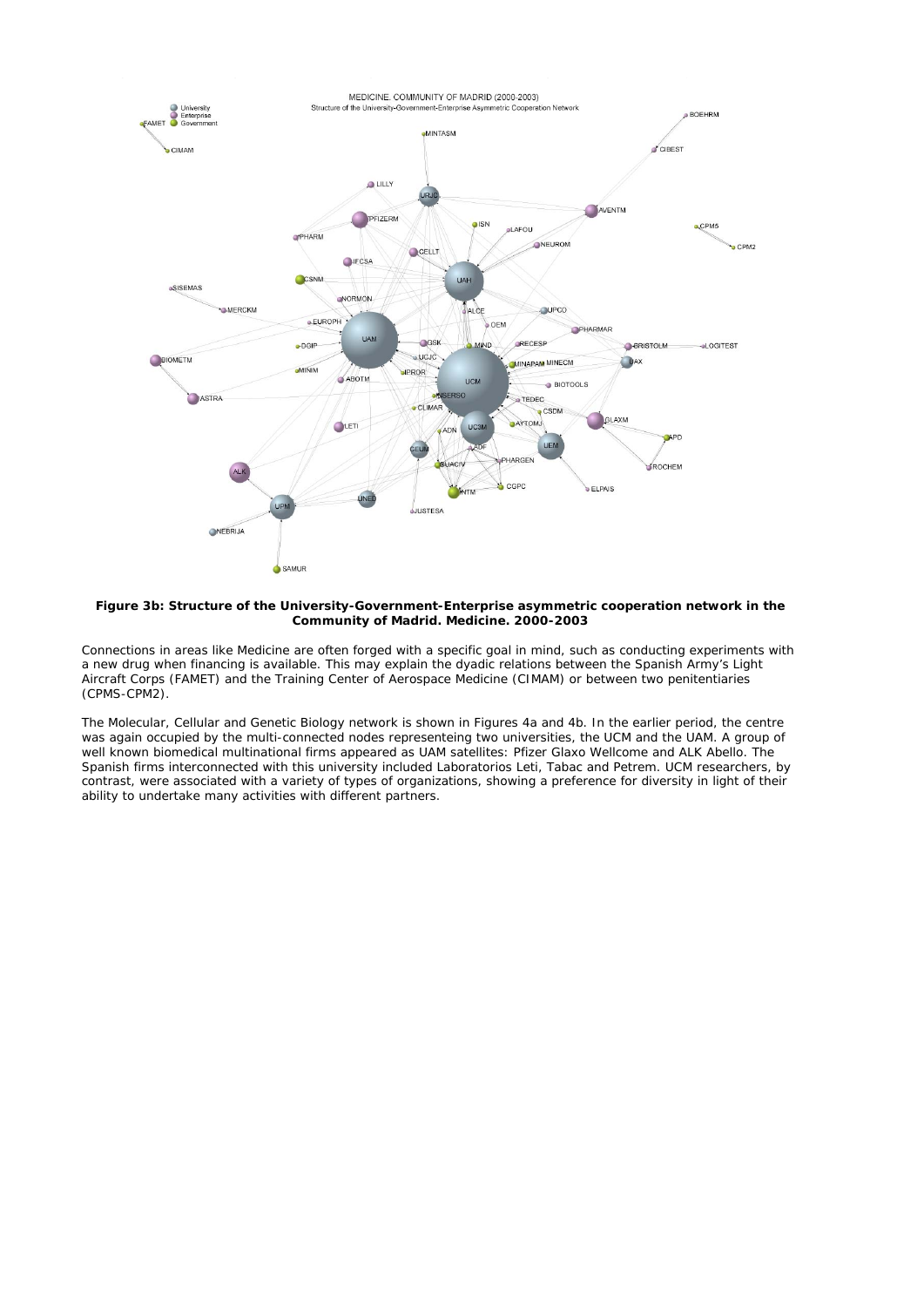O University<br>
C Enterprise<br>
C Government



**Figure 4a: Structure of the University-Government-Enterprise asymmetric cooperation network in the Community of Madrid. Molecular, Cellular and Genetic Biology. 1995-1999**

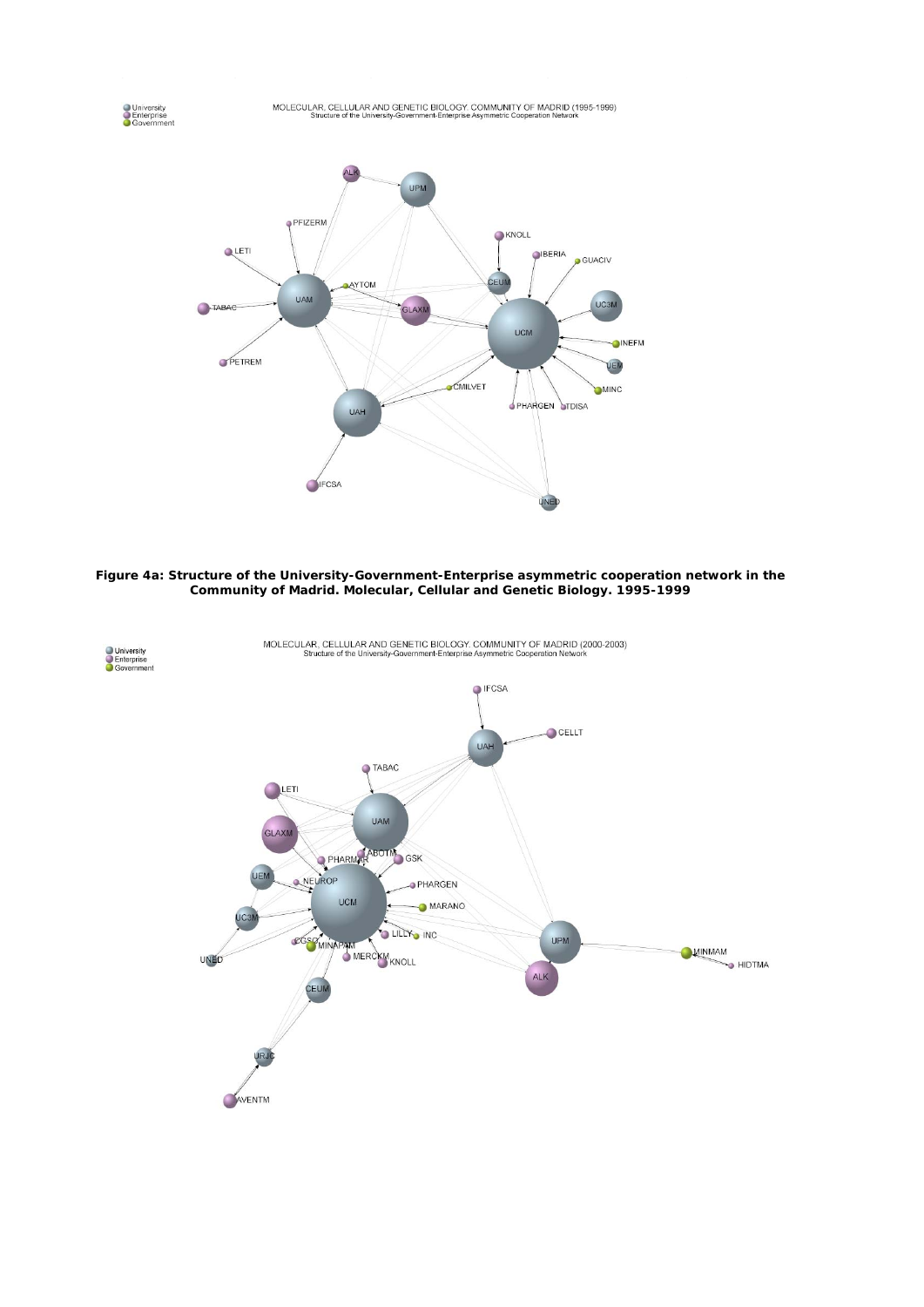### **Figure 4b: Structure of the University-Government-Enterprise asymmetric cooperation network in the Community of Madrid. Molecular, Cellular and Genetic Biology. 2000-2003**

The new ties appearing in the 2000-2003 graph reflect the growing complexity in participants' co-authorship activities. Centre-left of the network, the diversity of organizations circling the UCM includes universities, local and multinational firms and government entities. Powell *et al.*, in their article about network collaboration in the life science industry, observe that: "such diversely anchored, multi-connected networks are less likely to unravel than networks reliant on a single form of organization for their cohesiveness". (Powell *et al.* 2005: 1161), such was reasoned by Albert *et al.* (2000).

The choices made by new entrants such as Merck, Glaxo Smith Kline (GSK), Lilly, CGSO and NeuroPharma appear to follow a rich-get-richer pattern of inter-connections. In such a model, the probability of a new vertex connecting to the existing vertices is uneven; it is more likely to be linked to a vertex that already hosts a large number of connections (Merton 1968; Barabasi and Reka 1999). Note that two large biomedical firms, Aventis and Celltech, departed from this model, linking with partners with scant diversity such as the UAH and Madrid's most recently established biomedical university (URJC), suggesting the existence of other connection mechanisms. To address these questions, information is required about the cast of participants, their repertoire of activities and the sequences linking partners and activities, none of which is available in the data studied here.

# **Discussion and Conclusions**

This article reviewed the formation of university-government-enterprise cooperation networks in three bio-medical and physio-pharmacological domains in the Community of Madrid. Social network analysis and data on the interinstitutional co-authorship of documents appearing in the *Web of Science* were used in the study.

Analysis techniques were used to build and visualize the microstructure of the intraregional cooperation network in the Community of Madrid. The mean degree values found indicate that the number of connections grew in at least in two areas, despite declines in density. The network structure was observed to rest on the public universities, which showed the highest degree and betweenness values, while the Complutense University of Madrid (UCM) was the central-most actor in all the subject categories.

The universities played a pivotal and crucial role in the establishment of cooperative networks for scientific papers, very likely facilitating the flow of scientific and technical information across the scientific communities in the three domains studied. In fact, comparing the order of magnitude of the three centrality measures, these graphs should be described as "one-cluster network which contains a *circle* involving a large proportion of points in the network" (Nakao 1990: 13).

Network evolution showed an increase in links among participants, creating connections with other centres working in similar areas, as can be seen in the mean closeness values given in Table 3. This affords researchers opportunities to associate with other knowledge centres and consequently to overcome *the distance* between organizations working in the same subject category. A shorter distance (=greater closeness) between organizations does not, naturally, mean a shorter cognitive distance, but it may infer a higher potential for the pursuit of new ideas.

In the networks studied, node distribution appears to follow the cumulative advantage model formulated by Price (1965), presently known as preferential attachment. Here, the probability of a new node's connecting to any of the existing nodes on the network is uneven, inasmuch as it is much more likely to link up with a vertex that already hosts a large number of connections (Barabasi and Albert 1999). By associating with the node that is already more heavily inter-connected than any other, new nodes strengthen its role as the centre of the structure.

Analysing networks similar to the ones shown here, a number of authors have suggested that the clustering coefficient is an indicator of the existence of a subject-oriented approach (see, e.g., Wagner *et al.* 2005). Higher clustering coefficients may denote the existence of convergence around a technical solution, whereas low coefficients may reflect several competing and changing objectives. So the decline in the clustering coefficient may evince varying and competing focuses and approaches to the subject matter.

Although the scope of this research was partial and preliminary, the study showed that university researchers may play an essential role in establishing research and development networks involving universities, industries and public sectors, thereby furthering technological and institutional change in the Community of Madrid. Nonetheless, cooperative network structures and organizations suggest that initiatives should be taken to enable networking to contribute significantly to the intensification of the establishment of links among the three sectors involved.

The study also showed the possibility of applying quantitative as well as visualization and social network analysis techniques to examine the cooperative structures linking universities, private enterprise and government within a regional context of innovation. At the same time, it introduces an approach to the analysis of cooperative network dynamics in the fields studied. Although the survey was limited to Madrid and three sectors, a comparative study could be conducted to analyse the similarities and differences with others Spanish autonomous communities (or regions); this study could also be enlarged to include data from the analysis of research hospitals outputs, public bodies, projects or patents.

# **Acknowledgements**

The authors would like to thank two anonymous referees for their valuable and helpful comments on various drafts of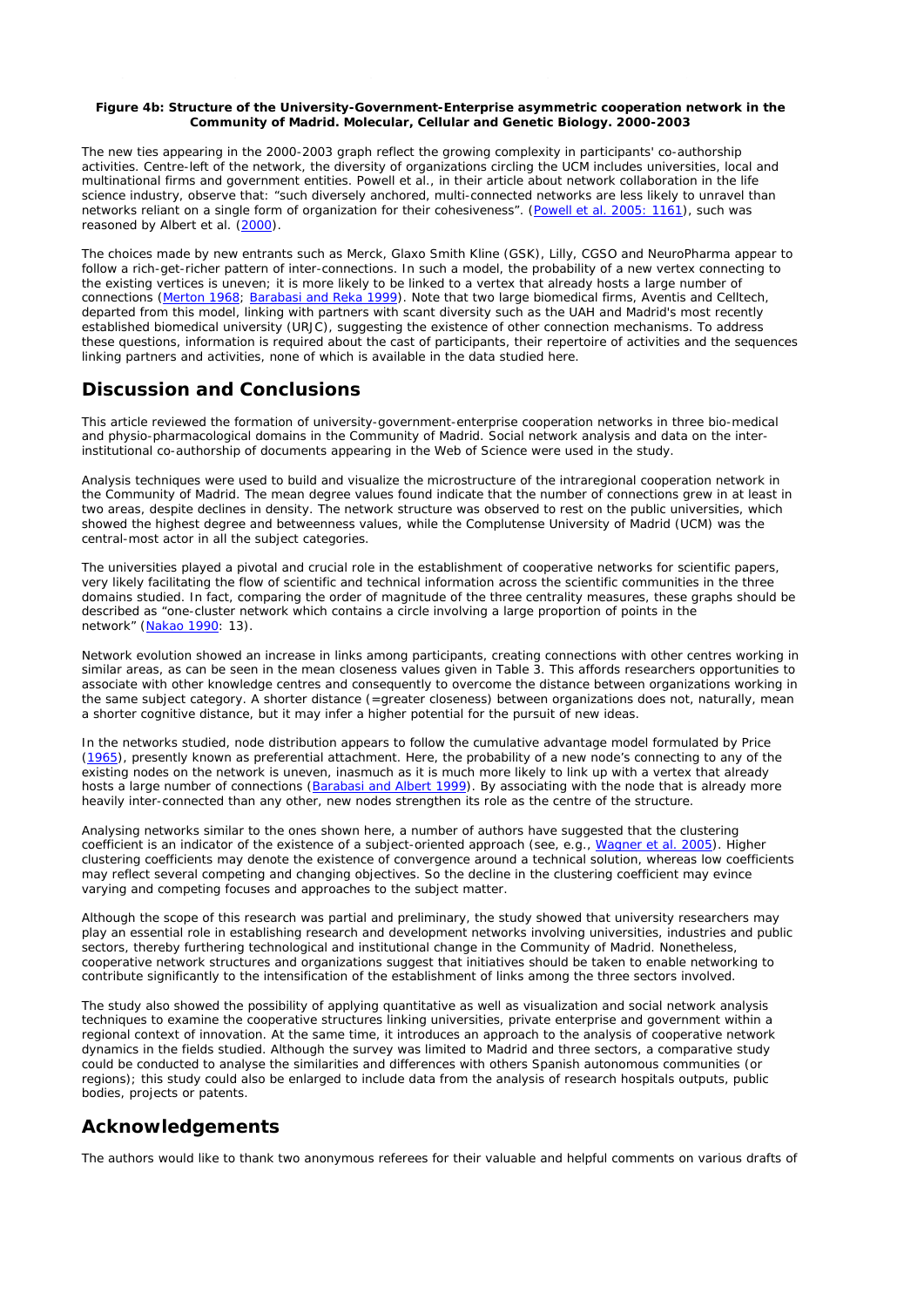### this paper. This research is supported by grants from Comunidad de Madrid (06/HSE/0166).

### **References**

- Acosta, M. & Coronado, D. (2003). Science technology flows in Spanish regions. An analysis of scientific citations in patents *Research Policy,* **32**(10), 1783-1803.
- <sup>z</sup> Albert R., Jeong, H. & Barabasi, A.L. (2000). Error and attack tolerance of complex networks, *Nature*, **406** (6794), 378-382.
- ANEP. (2006). Áreas temáticas. Madrid: Ministerio de Educación y Ciencia. Retrieved 8 September, 2008 from http://www.micinn.es/ciencia/jsp/plantilla.jsp?area=anep&id=24&contenido=/anep/htm/areas.html (Archived by WebCite® at http://www.webcitation.org/5b4RtacCT)
- <sup>z</sup> Bayona Saez, C., García Marco, T. & Huerta Arribas, E. (2002). Collaboration in R&D with universities and research centres: an empirical study of spanish firms. *R & D Management*, **32**(4), 321-341.
- <sup>z</sup> Barabasi, A.L. & Reka, A. (1999). Emergence of scaling in random networks. *Science*, **286**(5439), 509- 512.
- <sup>z</sup> Bordons, M. & Gómez, I. (2000). Collaboration networks in science. In B. Cronin & B. Atkins (eds.) *The web of knowledge. A festschriff in honor of Eugene Garfield*. (pp. 197-213). Medford, NJ: Information Today.
- <sup>z</sup> Borgatti, S.P. & Everett, M.G. (1999). Models of core/periphery structures. *Social Networks*, **21**(4), 375- 395.
- Calero, C., Van Leeuwen, T.N. & Tijssen, R.J.W. (2007). Research cooperation within the biopharmaceutical industry: network analyses of co-publications within and between firms. *Scientometrics*, **71**(1), 87–99.
- <sup>z</sup> CINDOC (2006). *La investigación del CSIC a través de sus publicaciones científicas de difusión internacional (1981-2003)* [The investigation of the CSIC through its scientific publications on international diffusion (1981-2003)]. Madrid: Consejo Superior de Investigaciones Científicas.
- Cohen, W., Nelson, R. & Walsh, J.P. (2002). Links and impacts: the influence of public research on industrial R & D. *Management Science,* **48**(1), 1-23.
- Cruz Castro L. & Sanz Menéndez L. (2005). The employment of PhDs in firms: trajectories, mobility and innovation. Madrid: Spanish Policy Research in Innovation and Technology, Training and Education. Retrieved 8 September, 2008 from http://www.iesam.csic.es/doctrab2/dt-0507.pdf (Archived by WebCite® at http://www.webcitation.org/5b4SY1Qud)
- <sup>z</sup> Dasgupta, P. & David, P.A. (1994). Toward a new economics of science. *Research Policy,* **23**(5), 487-521.
- <sup>z</sup> Durán Romero G. (2003). *Análisis y comparación de las patentes universitarias españolas como indicador de resultados del esfuerzo investigador*. [Analysis and comparison of the Spanish university patents as an indicator of the results of the research effort.] Madrid: Ministerio de Educación Cultura y Deportes.
- European Union (2002). Council Decision of 30 September 2002 adopting a specific programme for research, technological development and demonstration: 'Integrating and strengthening the European Research Area' (2002-2006). Luxembourg: Official Journal of the European Communities. Retrieved 8 September, 2008 from

ftp://ftp.cordis.europa.eu/pub/documents\_r5/natdir0000066/s\_1883005\_20040723\_094518\_1883en.pdf • European Union. (2006) Council Decision of 19 December 2006 concerning the specific programme

- 'Cooperation' implementing the Seventh Framework Programme of the European Community for research, technological development and demonstration activities (2007 to 2013). Luxembourg: Office for Official Publications of the European Communities. Retrieved 8 September, 2008 from http://eurlex.europa.eu/LexUriServ/site/en/oj/2006/l\_400/l\_40020061230en00860242.pdf (Archived by WebCite® at http://www.webcitation.org/5b4TVW2m7)
- <sup>z</sup> Fundación COTEC. (1999). *Relaciones de las empresas con el sistema público de I+D* . [Relationships between companies and the public system of R&D] Madrid: Fundación COTEC.
- Glänzel, W. & Lange, C. (2002). A distributional approach to multinationally measures of international scientific collaboration. *Scientometrics*, **54** (1), 75-98.
- Glänzel W. & Schubert A. (2004). Analysing scientific networks through co-authorship. In: H.F. Moed, W. Glänzel & U. Schmoch (Eds.). *Handbook of quantitative science and technology research* (pp.257-276). Dordrecht: Kluwer.
- <sup>z</sup> Granovetter, M.S. (1973). The strength of weak ties. *American Journal of Sociology*, **78**(6),1360-1380.
- Granovetter, M.S. (1982). The strenght of weak ties. A network theory revisited. In: Peter V. Marsden & Nan Lin (Eds.) *Social structure and network analysis*. (pp. 105-130). Beverly Hills, CA: Sage.
- Grupp H. & Hinze, S. (1994). International orientation, efficiency of and regard for research in East and West Germany: a bibliometric investigation of aspects of technology genesis in the United Germany. *Scientometrics*, **29**(1), 83-113.
- <sup>z</sup> Hannemann, R.A. & Riddle, M. (2005). *Introduction to social network methods*. Riverside, CA: University of California. Retrieved 8 September, 2008 from http://www.faculty.ucr.edu/~hanneman/nettext/index.html (Archived by WebCite® at http://www.webcitation.org/5b4WabIyS)
- Haythornthwaite, C. (1998). A social network study of the growth of community among distance learners. *Information Research*, **4**(1), paper 49. Retrieved 8 September, 2008 from http://informationr.net/ir/4- 1/paper49.html (Archived by WebCite® at http://www.webcitation.org/5b4WhbXgi)
- <sup>z</sup> Kamada, T. & Kawai, S. (1989). An algorithm for drawing general undirected graphs. *Information Processing Letters*, **31**(1), 7-15.
- <sup>z</sup> Katz, J.S., Hicks, D., Sharp, M. & Martin, B.R. (1995). *The changing shape of British science*. Brighton, U.K.: University of Sussex, Science Policy Research Unit.
- Leonard, R. & Onyx, J. Networking through loose and strong ties: an Australian qualitative study. *Voluntas: International Journal of Voluntary and Non Profit Organizations*, **14** (2), 189-203.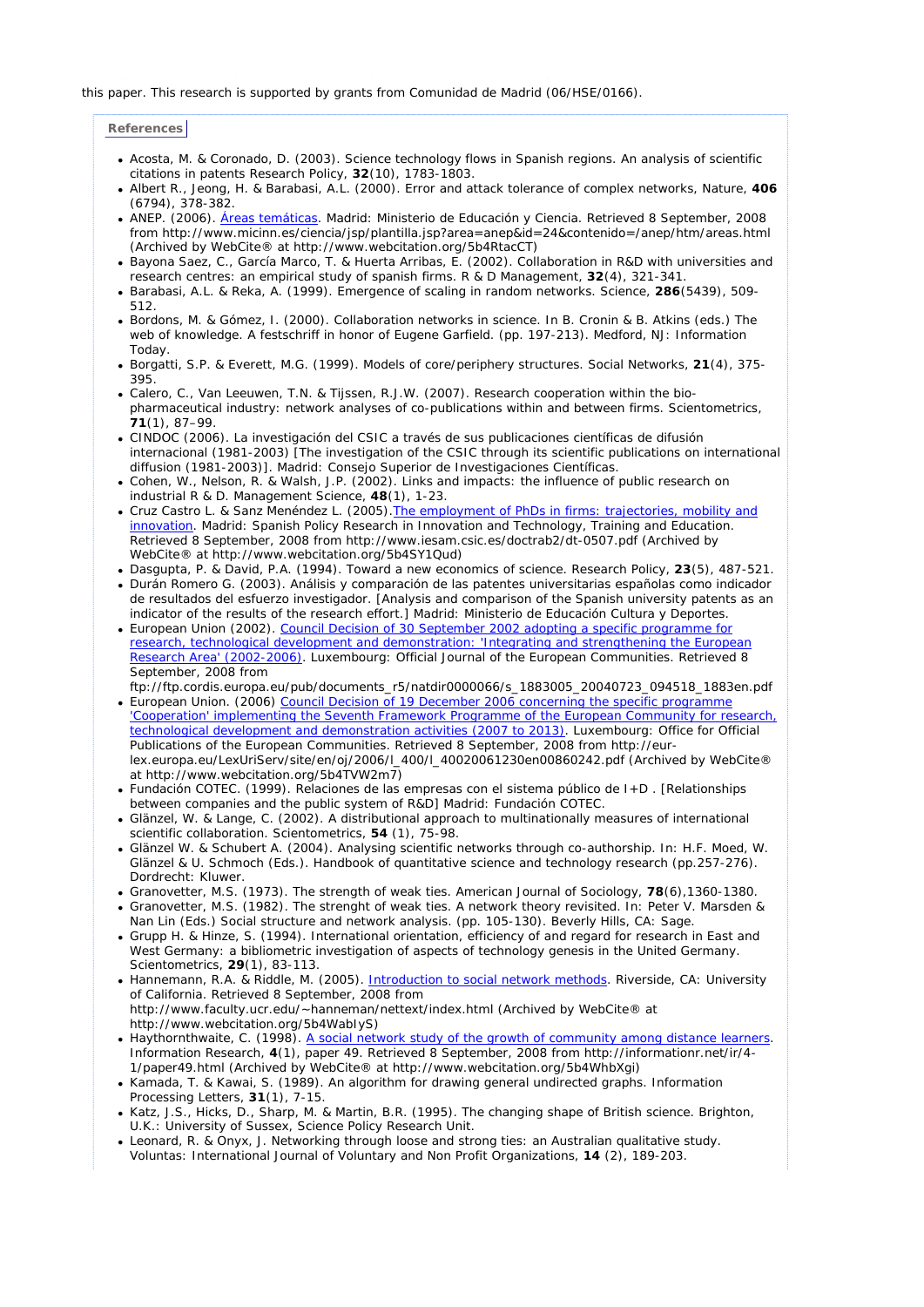- Leydesdorff, L. & Etzkowitz, H. (2001). The transformation of university-industry-government relations. *Electronic Journal of Sociology,* **5** (4). Retrieved 8 September, 2008 from http://www.sociology.org/content/vol005.004/th.html (Archived by WebCite® at http://www.webcitation.org/5b4WwndU2)
- <sup>z</sup> Li-Chun, Y., Krestchmer, H., Hanneman, R.A. & Ze-yuan, L. (2006). Connection and stratification in research collaboration: an analysis of the COLLNET network. *Information Processing and Management*, **42** (6), 1599-1613.
- Ma, N. & Guan, J. (2005). An exploratory study on collaboration profiles of Chinese publications in molecular biology. *Scientometrics*, **65**(3), 343-355.
- Merton, R.K. (1968). The Matthew Effect in science: the reward and communication systems of science are considered. *Science*, **199**(3810), 55-63.
- <sup>z</sup> Meyer-Krahmer, F. & Schmoch, U. (1998). Science-based technologies: university-industry interactions in four fields. *Research Policy,* **27**(8), 835-851.
- Mora Valentín, E.V. (2002). A theoretical review of co-operative relationships between firms and universities. *Science and Public Policy*, **29**(1), 37-46.
- <sup>z</sup> Moya-Anegón, F., Vargas-Quesada, B., Herrero-Solana, V., Chinchilla-Rodríguez, Z., Corera-Álvarez, E. & Muñoz-Fernández, F.J. (2004). A new technique for building maps of large scientific domains based on the cocitation of classes and categories. *Scientometrics*, **61**(1), 129-145.
- <sup>z</sup> Nagpaul, P.S. (2002). Visualizing cooperation networks of elite institutions in India . *Scientometrics*, **54** (2), 213-228.
- Nakao, K. (1990). Distribution of measures of centrality: enumerated distributions of Freeman's graph centrality measures. *Connections*, **13**(3), 10-22.
- <sup>z</sup> Olmeda-Gómez, C., Ortiz, V., Aragón, I., Ovalle-Perandones, M.A. & Perianes-Rodríguez, A. (2007a). *Indicadores científicos de Madrid (ISI, Web of Science, 1990-2003). [Scientific indicators of Madrid (ISI, Web of Science, 1990-2003)]* Madrid: Comunidad de Madrid. Retrieved 23 September,m 2008 from http://www.madridmasd.org/informacionidi/biblioteca/publicacion/doc/25\_iccm.zip
- <sup>z</sup> Olmeda-Gómez C. Perianes-Rodríguez A., Ovalle-Perandones MA. & Gallardo-Martín A, (2007b). *La investigación en colaboración de las universidades españolas. Análisis estructura y topología 2000-2004*. [Research on collaboration in Spanish universities. Structured analysis and topology 2000-2004.] Madrid: Ministerio de Educación y Ciencia. Retrieved 8 September, 2008 from http://www.centrorecursos.com/mec/ayudas/repositorio/20061130110116Informe\_Mec\_EA\_2006-0024.pdf (Archived by WebCite® at http://www.webcitation.org/5b4XoSW13)
- <sup>z</sup> Ondategui, J.C. (2001). *Los parques científicos y tecnológicos en España: retos y oportunidades*. [Scientific and technological parks in Spain: challenges and opportunities.] Madrid: Comunidad de Madrid.
- Otte, E. & Rousseau, R. (2002). Social network analysis: a powerful strategy, also for the information sciences. *Journal of Information Sciences*, **28**(6), 441-453.
- Owen-Smith, J. & Powell, W.W. (2004). Knowledge networks as channels and conduits: the effects of spillovers in the Boston biotechnology community. *Organization Science*, **15**(1), 5-21.
- <sup>z</sup> Plaza, L., Albert, A. & Granadino, B. (2006). El flujo de conocimientos desde el sistema público español de I+D a las industrias biotecnológicas. [The flow of knowledge from the Spanish public system of R&D to the biotechnological industries] In J. Sebastián & E. Muñoz. (Eds.). *Radiografía de la investigación pública en España*. [X-ray of public research in Spain] (pp. 373-392). Madrid: Biblioteca Nueva.
- Powell, W.W., White, D.R., Hoput, K.W. & Owen-Smith, J. (2005). Network dynamics and field evolution: the growth of interorganizational collaboration in the life sciences. *American Journal of Sociology,* **110**(4), 1132-1205.
- <sup>z</sup> Price, D.J. (1965). Networks of scientific papers. *Science*, **149**(3683), 510-515. Retrieved 8 September, 2008 from http://www.garfield.library.upenn.edu/papers/pricenetworks1965.pdf (Archived by WebCite® at http://www.webcitation.org/5b4YhVgN9)
- <sup>z</sup> Rodríguez Díaz, J.A. (1995). *Análisis estructural y de redes*. [Structural and network analysis] Madrid: Centro de Investigaciones Sociológicas.
- Santoro, M.D. & Chakrabati, A.K. (2002). Firm size and technology centrality in industry-university interactions. *Research Policy*, **31**(7), 1163-1180.
- Schartinger, D., Rammer, C.H., Fischer, M.M. & Frölich, J. (2002). Knowledge interactions between universities and industry in Austria: sectoral patterns and determinants. *Research Policy*, **31**(3), 303-328.
- <sup>z</sup> Tichy, N.M., Tushman, M.L. & Fombrun, C.H. (1979). Social network analysis for organization. *The Academy of Management Review*, **4**(4), 507-519.
- <sup>z</sup> Vargas-Quesada, B. & Moya-Anegón, F. (2007). *Visualizing the structure of science*. Berlin: Springer. <sup>z</sup> Wagner, C.S., Cave, J., Tesch, T., Alle, V.,Thomson, R. Leydesdorff, L. & Botterman, M. (2005). *ERAnets.*
- *Evaluation of NETworks of collaboration among participants in IST research and their evolution to collaborations in the European Research Area (ERA)*. Leiden, the Netherlands: Rand Europe
- <sup>z</sup> Wasserman, S. & Faust, K. (1998). *Social network analysis*. Cambridge: Cambridge University Press. <sup>z</sup> Watts, D.J. & Strogatz, S.H. (1998). Collective dynamics of small-world networks. *Nature,* **393**(6684),
- 440-442. • Woolcock, M. & Narayan, D. (2000). Social capital: implications for development theory, research and
- policy. *The World Bank Research Observer*, **15**(2), 225-249.
- Zitt, M., Bassecoulard, E. & Okubo, Y. (2000). Shadows of past in international cooperation: collaboration profiles of the top five producers of science. *Scientometrics*, **47**(3), 627-657.